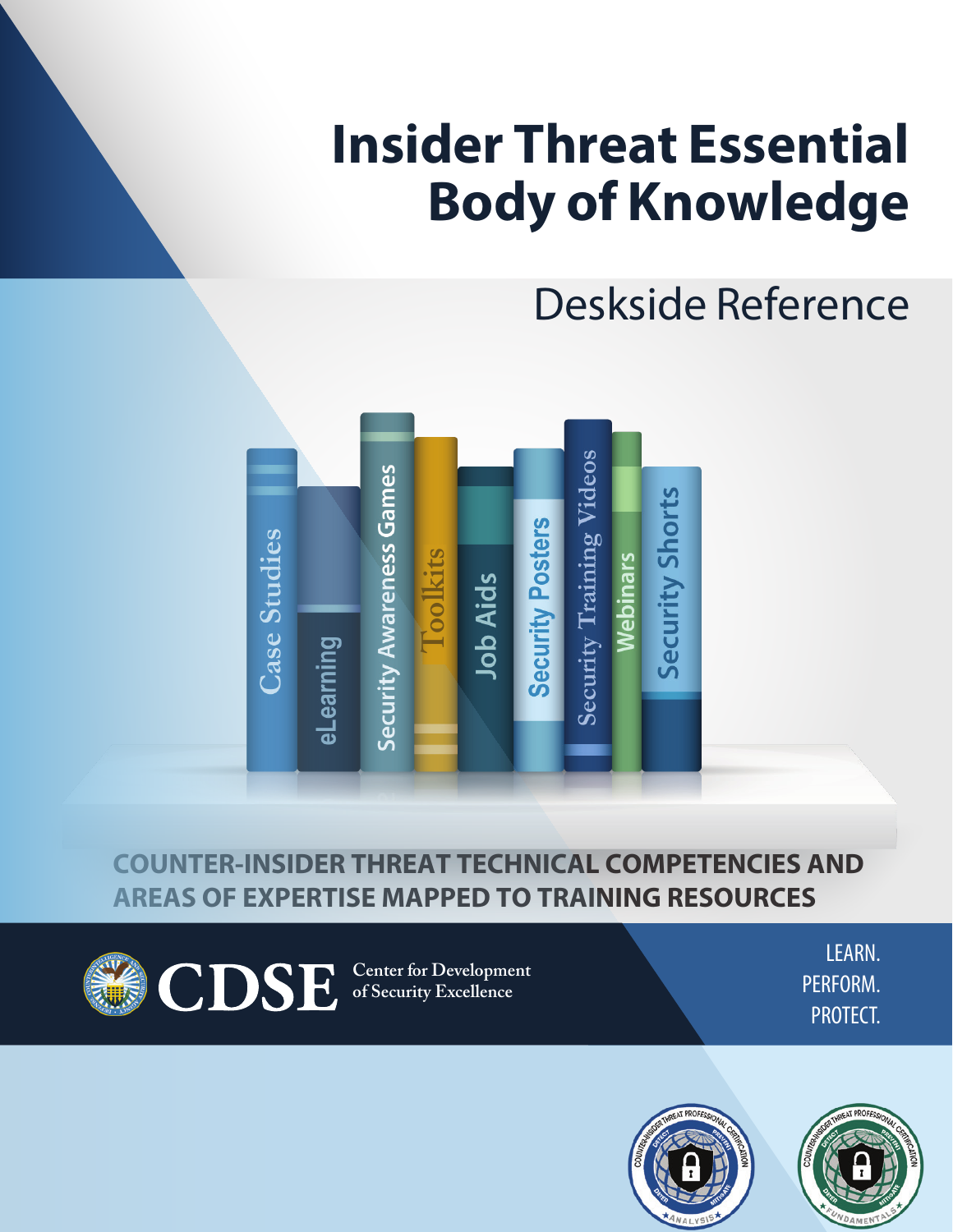## **COUNTER-INSIDER THREAT (C-InT) TECHNICAL COMPETENCIES (TCO) AND AREAS OF EXPERTISE (AOE) MAPPED TO TRAINING RESOURCES**

### Table of Contents

| POLICY & DIRECTIVES (PD)                        |  |
|-------------------------------------------------|--|
| TCO <sub>1</sub>                                |  |
| TCO <sub>2</sub>                                |  |
| TCO <sub>3</sub>                                |  |
|                                                 |  |
| SOCIAL & BEHAVIORAL SCIENCE (SBS)               |  |
| TCO <sub>4</sub>                                |  |
| RESEARCHING (R)                                 |  |
| TCO <sub>5</sub><br>R-AOE1                      |  |
| TCO <sub>6</sub><br>R-AOE2                      |  |
| TCO <sub>7</sub><br>R-AOE3                      |  |
| TCO <sub>8</sub><br>R-AOE4                      |  |
| TCO <sub>9</sub><br>R-AOE5                      |  |
| <b>TCO 10</b><br>R-AOE6                         |  |
| <b>TCO 11</b><br>$R- A0F7$                      |  |
| <b>TCO 12</b><br>R-AOE8                         |  |
| <b>TCO 13</b>                                   |  |
|                                                 |  |
| SYNTHESIS (S)                                   |  |
| <b>TCO 14</b>                                   |  |
| <b>TCO 15</b>                                   |  |
| <b>TCO 16</b>                                   |  |
| TOOLS & METHODS (TM)                            |  |
| <b>TCO 17</b>                                   |  |
| <b>TCO 18</b>                                   |  |
| <b>TCO 19</b>                                   |  |
| <b>TCO 20</b>                                   |  |
| <b>TCO 21</b>                                   |  |
|                                                 |  |
| VULNERABILITIES ASSESSMENT AND MANAGEMENT (VAM) |  |
| <b>TCO 22</b>                                   |  |
| <b>TCO 23</b>                                   |  |
|                                                 |  |
|                                                 |  |
|                                                 |  |

**DISCLAIMER: The CDSE Insider Threat Deskside Reference is designed to support Insider Threat Program Managers, Insider Threat Program Analyst and Operations Personnel, and Insider Threat Senior Leaders in DoD, Federal government, and cleared industry. The courseware is available at [https://www.cdse.edu/catalog/insider](https://www.cdse.edu/catalog/insider-threat.html)[threat.html.](https://www.cdse.edu/catalog/insider-threat.html) The courseware was designed to meet requirements under EO 13587, the National Minimum Standards, DoDD 5205.16, and the NISPOM. Learning objectives were developed in coordination with OUSD(I) and the NITTF, and have been mapped to the Essential Body of Knowledge tested in the Counter Insider Threat Certification Exams. Matriculation through these courses does NOT guarantee the student will pass the exam(s). These materials have been recognized as potential preparatory resources and as acceptable sources of professional development units for those maintaining certification.**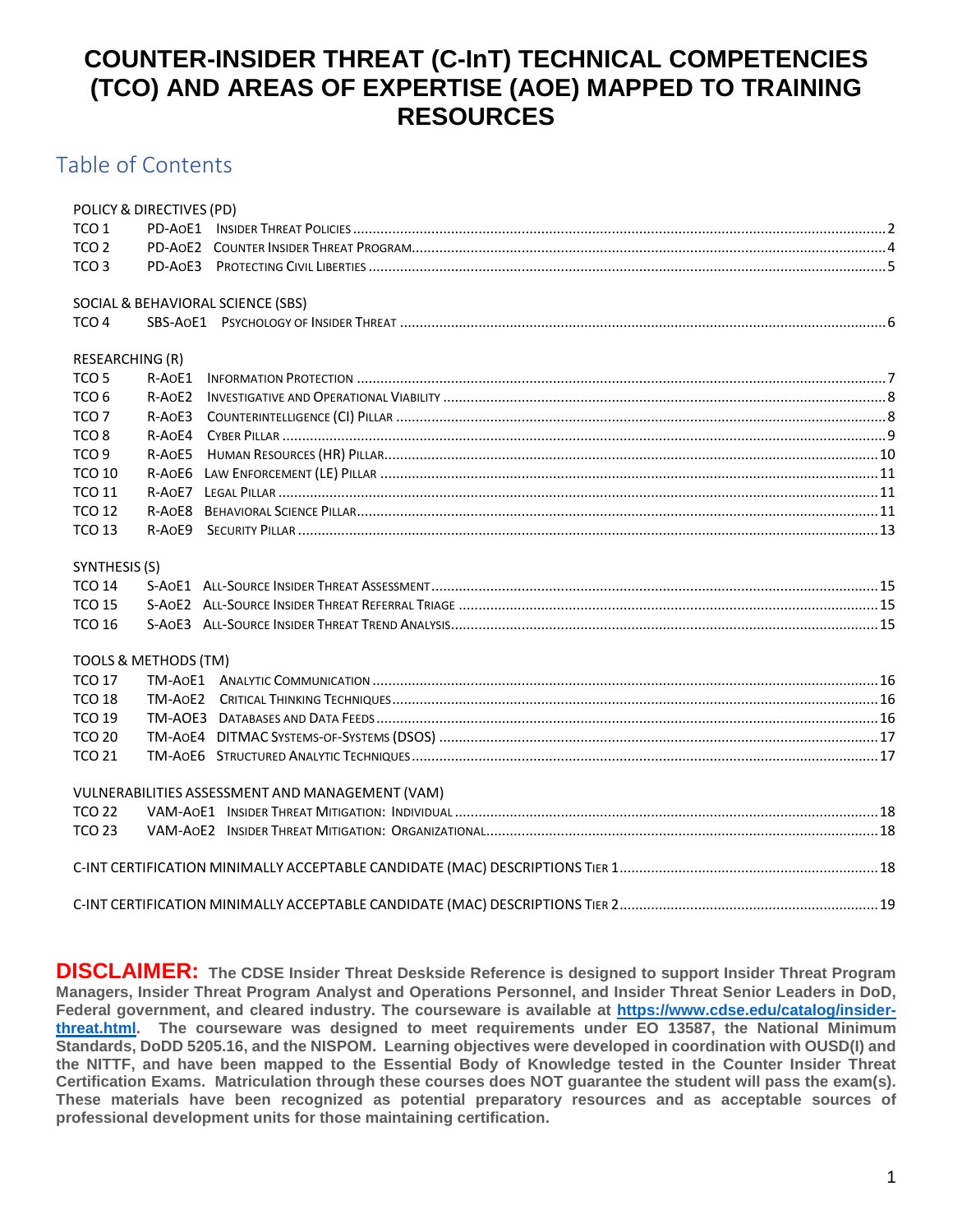#### **Policy and Directives (PD)**

Complies with and stays current on relevant C-InT regulations, guidelines, laws, and directives.

<span id="page-2-1"></span><span id="page-2-0"></span>

|                 | PD-AoE1 | <b>Insider Threat Policies</b>                          | <b>Relevant CDSE Courses/Training</b>                                                                                                                                                                                                                                                                                                                                                                                                                                                                                                                                                                                                                                                                                                                                                                                                                                                                                                                                                                                                                                            |
|-----------------|---------|---------------------------------------------------------|----------------------------------------------------------------------------------------------------------------------------------------------------------------------------------------------------------------------------------------------------------------------------------------------------------------------------------------------------------------------------------------------------------------------------------------------------------------------------------------------------------------------------------------------------------------------------------------------------------------------------------------------------------------------------------------------------------------------------------------------------------------------------------------------------------------------------------------------------------------------------------------------------------------------------------------------------------------------------------------------------------------------------------------------------------------------------------|
|                 |         |                                                         |                                                                                                                                                                                                                                                                                                                                                                                                                                                                                                                                                                                                                                                                                                                                                                                                                                                                                                                                                                                                                                                                                  |
|                 |         | Executive Order 13587;                                  | <b>INT122 Establishing an Insider Threat Program for</b><br>$\bullet$<br><b>Your Organization</b><br><b>INT201 Developing a Multidisciplinary Insider Threat</b><br>$\bullet$<br>Capability<br><b>INT210 Insider Threat Mitigation Responses</b><br>$\bullet$<br><b>INT220 Preserving Investigative and Operational</b><br>$\bullet$<br><b>Viability in Insider Threat</b><br><b>INT230 Insider Threat Records Checks</b><br>$\bullet$<br><b>INT240 Insider Threat Basic Hub Operations</b><br>$\bullet$<br><b>INT250 Critical Thinking for Insider Threat Analysts</b><br>$\bullet$<br><b>INT260 Privacy and Civil Liberties for Insider Threat</b><br>$\bullet$<br><b>DoD Component Insider Threat Training</b><br>$\bullet$<br><b>Requirements and Resources Job Aid</b><br><b>Insider Threat for Senior Leaders Video</b><br>$\bullet$<br><b>Insider Threat for DoD Security Professionals</b><br>$\bullet$<br>Webinar                                                                                                                                                       |
|                 |         | National Insider Threat Policy and                      |                                                                                                                                                                                                                                                                                                                                                                                                                                                                                                                                                                                                                                                                                                                                                                                                                                                                                                                                                                                                                                                                                  |
| <b>TCO</b><br>1 | Scope   | Minimum Standards;                                      | INT122 Establishing an Insider Threat Program for<br>$\bullet$<br><b>Your Organization</b><br><b>INT201 Developing a Multidisciplinary Insider Threat</b><br>$\bullet$<br>Capability<br><b>INT210 Insider Threat Mitigation Responses</b><br>$\bullet$<br><b>INT220 Preserving Investigative and Operational</b><br>$\bullet$<br><b>Viability in Insider Threat</b><br><b>INT230 Insider Threat Records Checks</b><br>$\bullet$<br><b>INT240 Insider Threat Basic Hub Operations</b><br>$\bullet$<br><b>INT250 Critical Thinking for Insider Threat Analysts</b><br>$\bullet$<br><b>INT260 Privacy and Civil Liberties for Insider Threat</b><br>$\bullet$<br><b>DoD Component Insider Threat Training</b><br>$\bullet$<br><b>Requirements and Resources Job Aid</b><br>Insider Threat Indicators in UAM Job Aid<br>$\bullet$<br><b>Insider Threat Toolkit</b><br>$\bullet$<br><b>Insider Threat for Senior Leaders Video</b><br>$\bullet$<br><b>Insider Threat for DoD Security Professionals</b><br>$\bullet$<br>Webinar<br><b>UAM</b> in Insider Threat Programs Webinar<br>٠ |
|                 |         | National Insider Threat Task Force<br>(NITTF) Guidance; | INT122 Establishing an Insider Threat Program for<br>$\bullet$<br><b>Your Organization</b><br><b>INT201 Developing a Multidisciplinary Insider Threat</b><br>$\bullet$<br>Capability<br><b>INT210 Insider Threat Mitigation Responses</b><br>$\bullet$<br><b>INT220 Preserving Investigative and Operational</b><br>$\bullet$<br><b>Viability in Insider Threat</b><br><b>INT230 Insider Threat Records Checks</b><br>$\bullet$<br><b>INT240 Insider Threat Basic Hub Operations</b><br>$\bullet$<br><b>INT250 Critical Thinking for Insider Threat Analysts</b><br>$\bullet$<br>INT260 Privacy and Civil Liberties for Insider Threat,<br>$\bullet$<br><b>DoD Component Insider Threat Training</b><br>$\bullet$<br><b>Requirements and Resources Job Aid</b><br><b>Insider Threat Toolkit</b><br>٠<br><b>Insider Threat for Senior Leaders Video</b><br>$\bullet$<br><b>Insider Threat for DoD Security Professionals</b><br>$\bullet$<br>Webinar                                                                                                                              |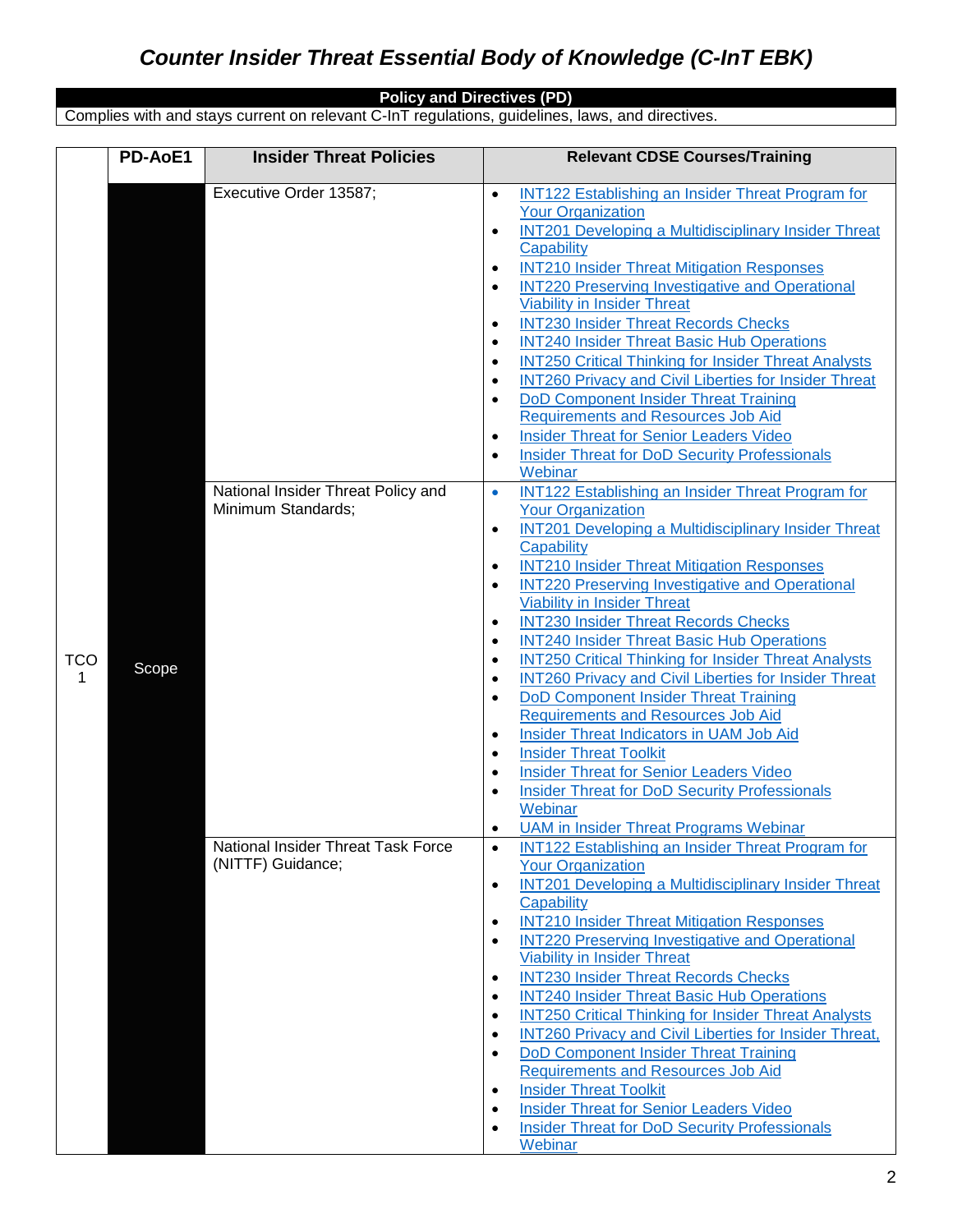| <b>INT122 Establishing an Insider Threat Program for</b><br>$\bullet$<br><b>Your Organization</b>                             |
|-------------------------------------------------------------------------------------------------------------------------------|
| <b>INT201 Developing a Multidisciplinary Insider Threat</b><br>$\bullet$                                                      |
| Capability                                                                                                                    |
| <b>INT210 Insider Threat Mitigation Responses</b><br>$\bullet$                                                                |
| <b>INT220 Preserving Investigative and Operational</b><br>$\bullet$                                                           |
| <b>Viability in Insider Threat</b>                                                                                            |
| <b>INT230 Insider Threat Records Checks</b><br>$\bullet$                                                                      |
| <b>INT240 Insider Threat Basic Hub Operations</b><br>$\bullet$<br><b>INT250 Critical Thinking for Insider Threat Analysts</b> |
| $\bullet$<br><b>INT260 Privacy and Civil Liberties for Insider Threat</b><br>$\bullet$                                        |
| <b>Customizable DoD Command Brief for Insider Threat</b><br>$\bullet$                                                         |
| Awareness Job Aid (pptx)                                                                                                      |
| <b>DoD Component Insider Threat Training</b><br>$\bullet$                                                                     |
| <b>Requirements and Resources Job Aid</b>                                                                                     |
| Insider Threat Indicators in UAM Job Aid<br>$\bullet$                                                                         |
| <b>DITMAC Short</b><br>$\bullet$                                                                                              |
| <b>Insider Threat Toolkit</b><br>$\bullet$                                                                                    |
| <b>Insider Threat for Senior Leaders Video</b><br>$\bullet$                                                                   |
| <b>DITMAC Update Webinar</b><br>$\bullet$                                                                                     |
| <b>Insider Threat for DoD Security Professionals</b><br>$\bullet$<br>Webinar                                                  |
| <b>UAM</b> in Insider Threat Programs Webinar<br>$\bullet$                                                                    |
| <b>DITMAC Short</b><br>$\bullet$                                                                                              |
| <b>DITMAC Update Webinar</b><br>$\bullet$                                                                                     |
| <b>Personnel Security Toolkit, Policy and Training Tabs</b><br>$\bullet$                                                      |
|                                                                                                                               |
| INT122 Establishing an Insider Threat Program for<br>$\bullet$                                                                |
| <b>Your Organization</b>                                                                                                      |
| <b>INT201 Developing a Multidisciplinary Insider Threat</b><br>$\bullet$                                                      |
| Capability                                                                                                                    |
| <b>INT210 Insider Threat Mitigation Responses</b><br>$\bullet$                                                                |
| <b>INT220 Preserving Investigative and Operational</b><br>$\bullet$<br><b>Viability in Insider Threat</b>                     |
| <b>INT230 Insider Threat Records Checks</b><br>$\bullet$                                                                      |
| <b>INT240 Insider Threat Basic Hub Operations</b><br>$\bullet$                                                                |
| <b>INT250 Critical Thinking for Insider Threat Analysts</b>                                                                   |
| <b>INT260 Privacy and Civil Liberties for Insider Threat</b>                                                                  |
| <b>Insider Threat Programs for the Critical</b><br>$\bullet$                                                                  |
| <b>Manufacturing Sector Implementation Guide Job Aid</b>                                                                      |
| <b>Insider Threat Programs (ITP) for Industry Job Aid</b><br>$\bullet$                                                        |
| Sample Insider Threat Program Plan for Industry Job<br>$\bullet$                                                              |
| Aid                                                                                                                           |
| <b>Insider Threat Resources for Industry Senior Officials</b><br>$\bullet$<br><b>Job Aid</b>                                  |
| <b>Insider Threat for Senior Leaders Video</b><br>$\bullet$                                                                   |
| <b>Industry and Insider Threat Webinar</b><br>$\bullet$                                                                       |
| Virtual Insider Threat Symposium for Industry<br>$\bullet$                                                                    |
| Webinar                                                                                                                       |
| <b>INT260 Privacy and Civil Liberties for Insider Threat</b><br>$\bullet$                                                     |
| <b>PAR Short</b><br>$\bullet$                                                                                                 |
|                                                                                                                               |
|                                                                                                                               |
| <b>INT250 Critical Thinking for Insider Threat Analysts</b><br>$\bullet$                                                      |
| Personnel Security Toolkit, Policy and Training Tabs<br>$\bullet$                                                             |
|                                                                                                                               |
|                                                                                                                               |
|                                                                                                                               |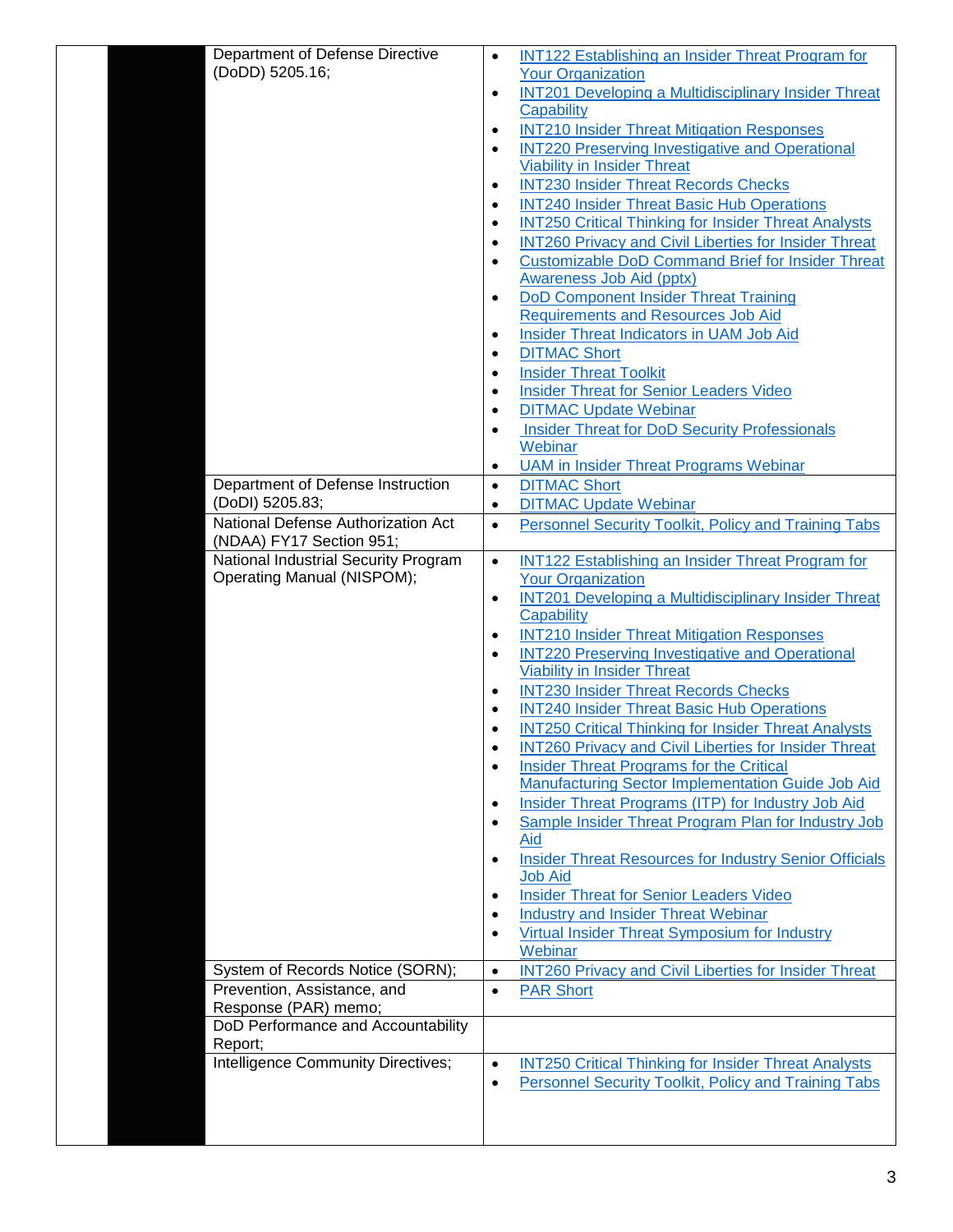| Insider Threat Reporting Standards; | <b>INT122 Establishing an Insider Threat Program for</b><br>$\bullet$<br><b>Your Organization</b>     |
|-------------------------------------|-------------------------------------------------------------------------------------------------------|
|                                     | <b>INT201 Developing a Multidisciplinary Insider Threat</b><br>$\bullet$<br>Capability                |
|                                     | <b>INT210 Insider Threat Mitigation Responses</b><br>$\bullet$                                        |
|                                     | <b>INT220 Preserving Investigative and Operational</b><br>$\bullet$                                   |
|                                     | <b>Viability in Insider Threat</b>                                                                    |
|                                     | <b>INT240 Insider Threat Basic Hub Operations</b><br>$\bullet$                                        |
|                                     | <b>IS150 NISP Reporting Requirements</b><br>$\bullet$                                                 |
|                                     | Insider Threat Program (ITP) for Industry Job Aid<br>$\bullet$                                        |
|                                     | <b>Insider Threat Reporting Procedures Job Aid</b><br>$\bullet$                                       |
|                                     | Insider Threat Indicators in UAM Job Aid<br>$\bullet$                                                 |
|                                     | <b>Insider Threat Tool Kit</b><br>$\bullet$                                                           |
|                                     | <b>Adverse Information Reporting Short</b><br>$\bullet$                                               |
|                                     | <b>DITMAC Short</b><br>$\bullet$                                                                      |
|                                     | <b>Security Incidents Reporting Requirements Short</b><br>$\bullet$                                   |
|                                     | <b>Insider Threat for Senior Leaders Video</b><br>$\bullet$                                           |
|                                     | Virtual Insider Threat Symposium for Industry<br>$\bullet$                                            |
|                                     | Webinar                                                                                               |
|                                     | <b>DITMAC Update Webinar</b><br>$\bullet$                                                             |
|                                     | <b>Insider Threat for DoD Professionals Webinar</b><br>$\bullet$                                      |
|                                     | <b>UAM</b> in Insider Threat Programs Webinar<br>$\bullet$                                            |
| 811 referral process;               | <b>INT220 Preserving Investigative and Operational</b><br>$\bullet$                                   |
|                                     | <b>Viability in Insider Threat</b><br><b>Insider Threat Reporting Procedures Job Aid</b><br>$\bullet$ |
|                                     | What's the 411 on the 811? Job Aid<br>$\bullet$                                                       |
|                                     | <b>Insider Threat Reporting Toolkit</b><br>$\bullet$                                                  |
| <b>DITMAC Reporting Thresholds;</b> | <b>INT220 Preserving Investigative and Operational</b><br>$\bullet$                                   |
|                                     | <b>Viability in Insider Threat</b>                                                                    |
|                                     | <b>DITMAC Short</b><br>$\bullet$                                                                      |
|                                     | <b>DITMAC Update Webinar</b><br>$\bullet$                                                             |
|                                     |                                                                                                       |

<span id="page-4-0"></span>

| Goals and objectives;<br>$\bullet$<br><b>Your Organization</b><br>$\bullet$<br>Capability<br><b>INT210 Insider Threat Mitigation Responses</b><br>$\bullet$<br><b>INT240 Insider Threat Basic Hub Operations</b><br>$\bullet$<br>Insider Threat Program (ITP) for Industry Job Aid<br>$\bullet$                                                                                                                                                                                                                                                                                                                                                                                                                                                                                                                            | <b>PD-AoE2</b> | <b>Counter Insider Threat Program</b> | <b>Relevant CDSE Courses/Training</b>                                                                                                                                                                                                                                                                                                                                          |
|----------------------------------------------------------------------------------------------------------------------------------------------------------------------------------------------------------------------------------------------------------------------------------------------------------------------------------------------------------------------------------------------------------------------------------------------------------------------------------------------------------------------------------------------------------------------------------------------------------------------------------------------------------------------------------------------------------------------------------------------------------------------------------------------------------------------------|----------------|---------------------------------------|--------------------------------------------------------------------------------------------------------------------------------------------------------------------------------------------------------------------------------------------------------------------------------------------------------------------------------------------------------------------------------|
| Aid<br>Concepts and terminologies (e.g.,<br>$\bullet$<br>minimum standards, Multi-disciplinary<br><b>Your Organization</b><br>Insider Threat Working Groups,<br><b>TCO</b><br>$\bullet$<br>Scope<br>Potential Risk Indicators, Threshold<br>$\overline{2}$<br>Capability<br>events);<br><b>INT210 Insider Threat Mitigation Responses</b><br>$\bullet$<br><b>INT220 Preserving Investigative and Operational</b><br>$\bullet$<br><b>Viability in Insider Threat</b><br><b>INT240 Insider Threat Basic Hub Operations</b><br>$\bullet$<br>$\bullet$<br><b>Insider Threat Definitions Job Aid</b><br>$\bullet$<br>Potential Risk Indicators: Kinetic Violence Job Aid<br>$\bullet$<br>Potential Risk Indicators: Insider Threat Job Aid<br>٠<br><b>Insider Threat for DoD Security Professionals</b><br>$\bullet$<br>Webinar |                |                                       | <b>INT122 Establishing an Insider Threat Program for</b><br><b>INT201 Developing a Multidisciplinary Insider Threat</b><br>Sample Insider Threat Program Plan for Industry Job<br>٠<br><b>INT122 Establishing an Insider Threat Program for</b><br><b>INT201 Developing a Multidisciplinary Insider Threat</b><br><b>INT260 Privacy and Civil Liberties for Insider Threat</b> |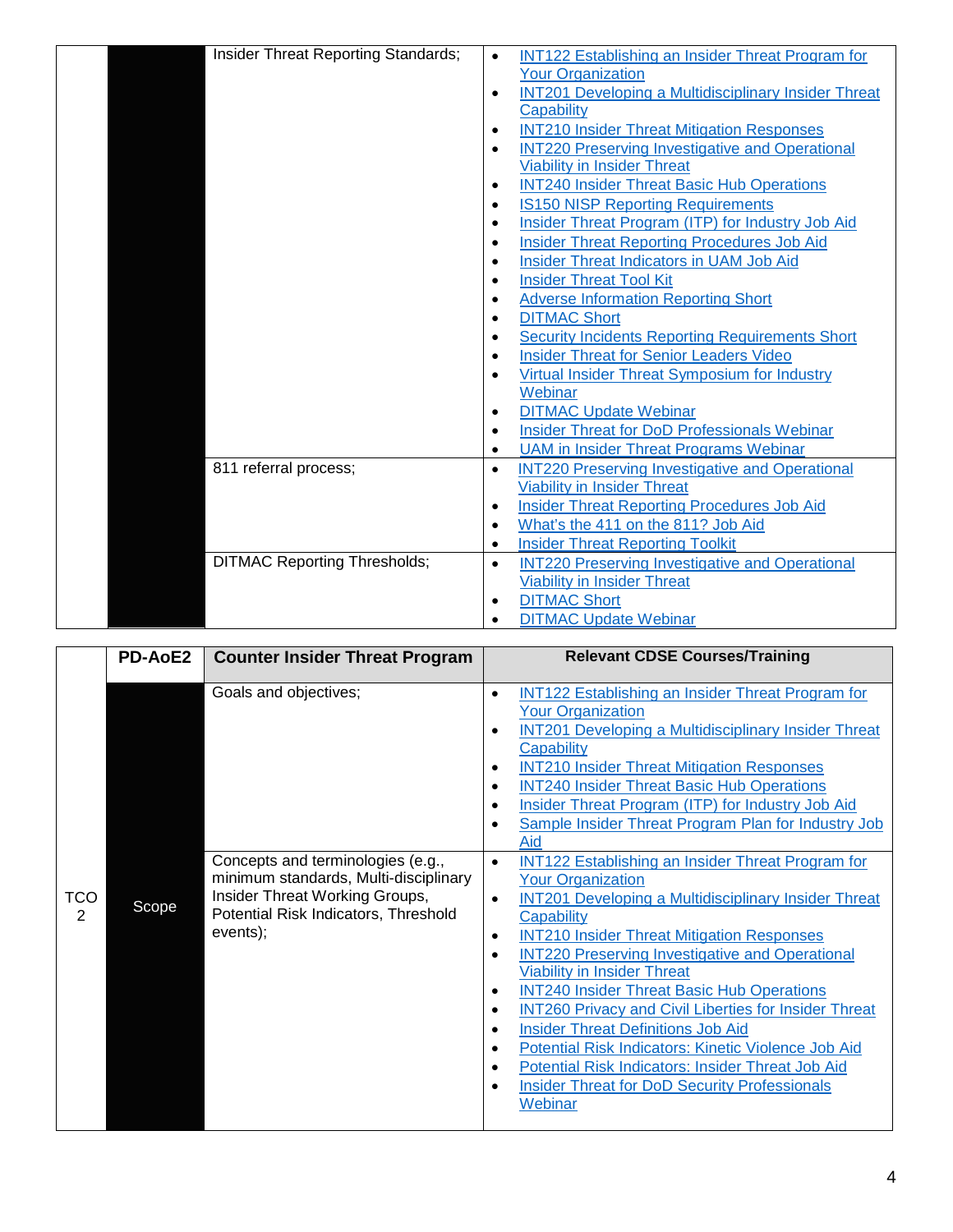| Insider Threat Hub and Spokes;                                                              | <b>INT122 Establishing an Insider Threat Program for</b><br>$\bullet$<br><b>Your Organization</b><br><b>INT201 Developing a Multidisciplinary Insider Threat</b><br>٠<br>Capability<br><b>INT210 Insider Threat Mitigation Responses</b><br>٠<br><b>INT220 Preserving Investigative and Operational</b><br>$\bullet$<br><b>Viability in Insider Threat</b><br><b>INT240 Insider Threat Basic Hub Operations</b><br>$\bullet$ |
|---------------------------------------------------------------------------------------------|------------------------------------------------------------------------------------------------------------------------------------------------------------------------------------------------------------------------------------------------------------------------------------------------------------------------------------------------------------------------------------------------------------------------------|
| Role of Hub Analyst vs. DoD Insider                                                         | <b>INT250 Critical Thinking for Insider Threat Analyst</b><br>$\bullet$                                                                                                                                                                                                                                                                                                                                                      |
| <b>Threat Management and Analysis</b><br>Center (DITMAC) Analyst;                           | <b>DITMAC Short</b><br>$\bullet$<br><b>DITMAC Update Webinar</b><br>$\bullet$                                                                                                                                                                                                                                                                                                                                                |
|                                                                                             |                                                                                                                                                                                                                                                                                                                                                                                                                              |
| Insider Threat Case Management<br>process:                                                  | <b>INT240 Insider Threat Basic Hub Operations</b><br>$\bullet$                                                                                                                                                                                                                                                                                                                                                               |
| DITMAC:                                                                                     | <b>INT220 Preserving Investigative and Operational</b><br>$\bullet$                                                                                                                                                                                                                                                                                                                                                          |
|                                                                                             | <b>Viability in Insider Threat</b>                                                                                                                                                                                                                                                                                                                                                                                           |
|                                                                                             | <b>DITMAC Short</b><br>$\bullet$                                                                                                                                                                                                                                                                                                                                                                                             |
|                                                                                             | <b>DITMAC Update Webinar</b><br>٠                                                                                                                                                                                                                                                                                                                                                                                            |
| Office of the Under Secretary of<br>Defense (Intelligence) (OUSD-I)<br>Implementation Plan; |                                                                                                                                                                                                                                                                                                                                                                                                                              |

<span id="page-5-0"></span>

|                 | PD-AoE3 | <b>Protecting Civil Liberties</b>                                                                                                    | <b>Relevant CDSE Courses/Training</b>                                                                                                                                                                                                                                                                         |
|-----------------|---------|--------------------------------------------------------------------------------------------------------------------------------------|---------------------------------------------------------------------------------------------------------------------------------------------------------------------------------------------------------------------------------------------------------------------------------------------------------------|
| <b>TCO</b><br>3 |         | <b>First Amendment Protections;</b>                                                                                                  | <b>INT260 Privacy and Civil Liberties for Insider Threat</b><br>$\bullet$<br>Privacy and Civil Liberties Case Law Examples Job<br>$\bullet$<br>Aid<br>Why Threats of Violence are Not Protected Job Aid<br>$\bullet$<br>Privacy and Civil Liberties in Insider Threat Webinar<br>$\bullet$                    |
|                 |         | Fourth Amendment Rights;                                                                                                             | $\bullet$<br>Privacy and Civil Liberties in Insider Threat Webinar                                                                                                                                                                                                                                            |
|                 | Scope   | DoDI 1325.06; DoD Military<br>Whistleblower Act of 1988 (DoDD<br>7050.06);                                                           | <b>INT260 Privacy and Civil Liberties for Insider Threat</b><br>$\bullet$<br>Whistleblower Protection Policies and FAQs Job Aid<br>$\bullet$<br><b>Unauthorized Disclosure Toolkit</b><br>$\bullet$                                                                                                           |
|                 |         | Whistleblower Act of 1989;                                                                                                           | <b>INT260 Privacy and Civil Liberties for Insider Threat</b><br>$\bullet$<br>Whistleblower Protection Policies and FAQs Job Aid<br>$\bullet$<br><b>Unauthorized Disclosure Toolkit</b><br>$\bullet$<br><b>Privacy and Civil Liberties in Insider Threat Webinar</b><br>$\bullet$                              |
|                 |         | <b>Intelligence Community</b><br>Whistleblower Act of 1998;                                                                          | <b>INT260 Privacy and Civil Liberties for Insider Threat</b><br>$\bullet$<br>Whistleblower Protection Policies and FAQs Job Aid<br>$\bullet$<br><b>Unauthorized Disclosure Toolkit</b><br>$\bullet$<br>Privacy and Civil Liberties in Insider Threat Webinar<br>$\bullet$                                     |
|                 |         | DoD Privacy Program (DoD 5400.11-<br>R)                                                                                              | DS-IF101 Identifying and Safeguarding PII<br>$\bullet$<br><b>INT260 Privacy and Civil Liberties for Insider Threat</b><br>$\bullet$<br><b>Information Security Toolkit</b><br>$\bullet$<br>Privacy and Civil Liberties in Insider Threat Webinar<br>$\bullet$                                                 |
|                 |         | DoD Freedom of Information Act<br>Program (FOIA/DoDD 5400.07);                                                                       | <b>INT260 Privacy and Civil Liberties for Insider Threat</b><br>$\bullet$<br>Freedom of Information Act (FOIA) Exemptions Job<br>$\bullet$<br>Aid                                                                                                                                                             |
|                 |         | DoD Health Information Privacy<br>Regulation (DoD 6025.18-R);                                                                        | <b>INT260 Privacy and Civil Liberties for Insider Threat</b><br>$\bullet$<br>DS-IF101 Identifying and Safeguarding PII<br>$\bullet$<br><b>Information Security Toolkit</b><br>$\bullet$                                                                                                                       |
|                 |         | Health Insurance Portability and<br>Accountability Act (HIPAA); Executive<br>Order 12333 (United States<br>Intelligence Activities); | <b>DS-IF101 Identifying and Safeguarding PII</b><br>$\bullet$<br><b>INT230 Insider Threat Records Check</b><br>$\bullet$<br><b>INT260 Privacy and Civil Liberties for Insider Threat</b><br>$\bullet$<br><b>Information Security Toolkit</b><br>$\bullet$                                                     |
|                 |         | Notice and Consent Banners;                                                                                                          | <b>INT220 Preserving Investigative and Operational</b><br>$\bullet$<br><b>Viability in Insider Threat</b><br><b>INT260 Privacy and Civil Liberties for Insider Threat</b><br>$\bullet$<br>Insider Threat Indicators in UAM Job Aid<br>$\bullet$<br><b>UAM</b> in Insider Threat Programs Webinar<br>$\bullet$ |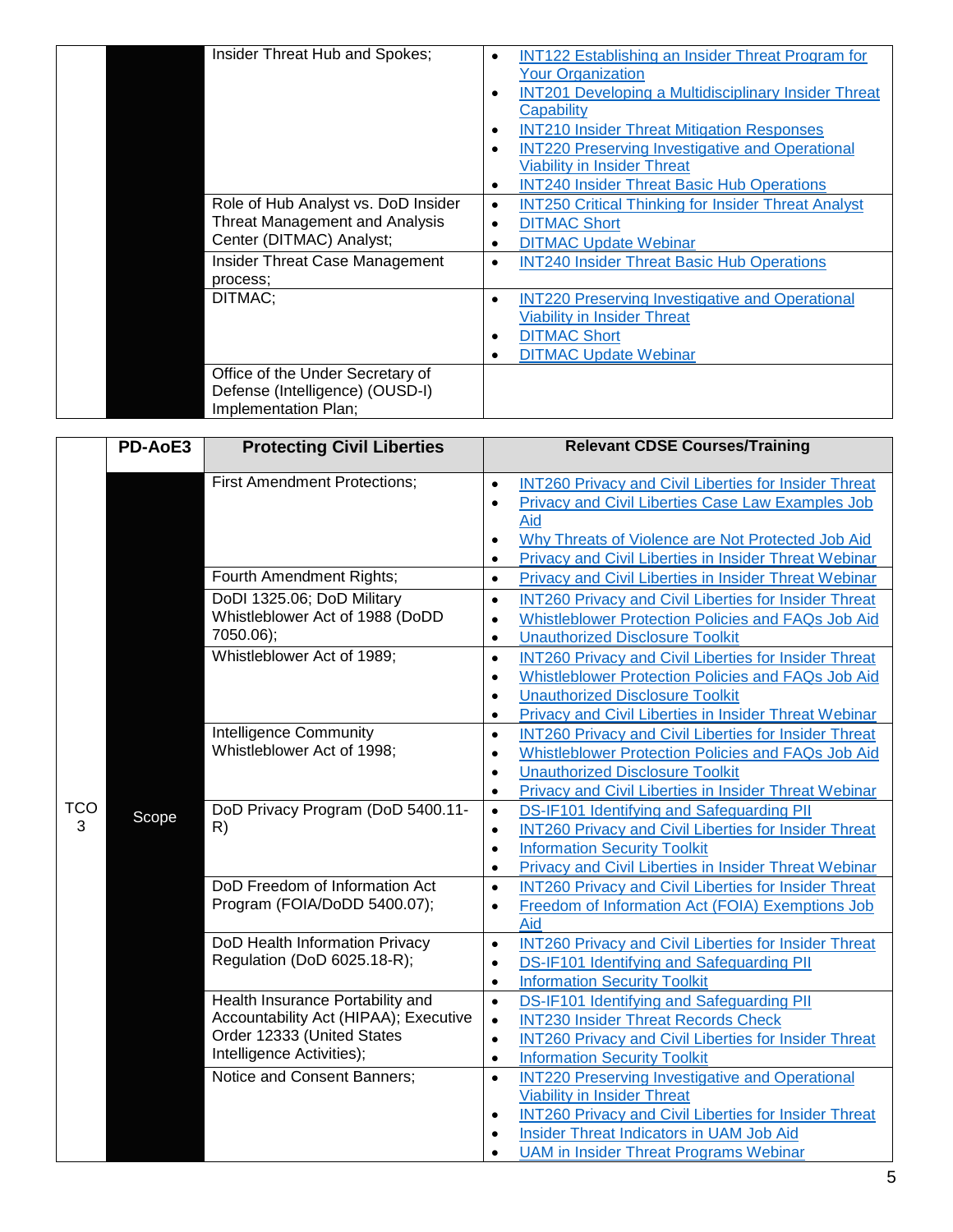| ADA;              | <b>INT260 Privacy and Civil Liberties for Insider Threat</b><br>The Principle of Confidentiality Job Aid                                                                                                                |
|-------------------|-------------------------------------------------------------------------------------------------------------------------------------------------------------------------------------------------------------------------|
| Privacy Act 1974; | <b>INT260 Privacy and Civil Liberties for Insider Threat</b><br><b>Privacy Act Consent Rule Exceptions Job Aid</b><br>The Principle of Confidentiality Job Aid<br>Privacy and Civil Liberties in Insider Threat Webinar |
| EEO:              | <b>INT260 Privacy and Civil Liberties for Insider Threat</b><br><b>Workplace Environment and Organizational Justice</b><br><b>Job Aid</b>                                                                               |

#### **Social and Behavioral Science (SBS)**

Knowledge of and skill in recognizing Social and Behavioral Science concepts, principles, theories, and methods to deter, detect, assess, and counter insider threat.

<span id="page-6-1"></span><span id="page-6-0"></span>

|                 | <b>SBS-AoE1</b> | <b>Psychology of Insider Threat</b>                                                                                                                                                                                                                          | <b>Relevant CDSE Courses/Training</b>                                                                                                                                                                                                                                                                                                                                                                                                                                                                                                                                                                                                                                                                                                                                       |
|-----------------|-----------------|--------------------------------------------------------------------------------------------------------------------------------------------------------------------------------------------------------------------------------------------------------------|-----------------------------------------------------------------------------------------------------------------------------------------------------------------------------------------------------------------------------------------------------------------------------------------------------------------------------------------------------------------------------------------------------------------------------------------------------------------------------------------------------------------------------------------------------------------------------------------------------------------------------------------------------------------------------------------------------------------------------------------------------------------------------|
|                 |                 |                                                                                                                                                                                                                                                              |                                                                                                                                                                                                                                                                                                                                                                                                                                                                                                                                                                                                                                                                                                                                                                             |
| <b>TCO</b><br>4 |                 | Terms of Reference, concepts, and<br>principles (e.g., behavioral model of<br>insider threat, potential risk indicator,<br>critical pathways), predispositions,<br>stressors, concerning behaviors,<br>organizational responses to<br>concerning behaviors); | <b>INT201 Developing a Multidisciplinary Insider Threat</b><br>$\bullet$<br>Capability<br><b>INT210 Insider Threat Mitigation Responses</b><br>$\bullet$<br><b>INT240 Insider Threat Basic Hub Operations</b><br>$\bullet$<br><b>INT290 Behavioral Science in Insider Threat</b><br>$\bullet$<br><b>Insider Threat Toolkit</b><br>$\bullet$<br>Behavioral Indicators of an Active Shoot Video<br>$\bullet$<br>Behavioral Analysis in Insider Threat Webinar<br>$\bullet$<br>(Security Chat with Dr. Gallagher)<br>Applied Research on Mental Health Conditions and<br>$\bullet$<br><b>Security Webinar</b><br>Kinetic Violence Insider Threat Toolkit<br>$\bullet$<br><b>PERSEREC Support to Insider Threat Programs</b><br>$\bullet$                                       |
|                 | Scope           | Role of SBS in production of Insider<br>Threat products (e.g., consultation,<br>assessment of behavior, influence<br>mitigation, training and research);                                                                                                     | Webinar<br><b>INT201 Developing a Multidisciplinary Insider Threat</b><br>$\bullet$<br>Capability<br><b>INT210 Insider Threat Mitigation Responses</b><br>$\bullet$<br><b>INT240 Insider Threat Basic Hub Operations</b><br>$\bullet$<br><b>INT290 Behavioral Science in Insider Threat</b><br>$\bullet$<br><b>Insider Threat Toolkit</b><br>$\bullet$<br>Behavioral Indicators of an Active Shooter Video<br>$\bullet$<br>Behavioral Analysis in Insider Threat Webinar<br>$\bullet$<br>(Security Chat with Dr. Gallagher)<br><b>Kinetic Violence Insider Threat Toolkit</b><br>$\bullet$<br><b>Applied Research on Mental Health Conditions and</b><br>$\bullet$<br><b>Security Webinar</b><br><b>PERSEREC Support to Insider Threat Programs</b><br>$\bullet$<br>Webinar |
|                 |                 | Holistic behavioral data;                                                                                                                                                                                                                                    | <b>INT201 Developing a Multidisciplinary Insider Threat</b><br>$\bullet$<br>Capability<br><b>INT210 Insider Threat Mitigation Responses</b><br>$\bullet$<br><b>INT240 Insider Threat Basic Hub Operations</b><br>$\bullet$<br><b>INT290 Behavioral Science in Insider Threat</b><br>$\bullet$<br><b>Insider Threat Toolkit</b><br>$\bullet$<br>Behavioral Indicators of an Active Shooter Video<br><b>Behavioral Analysis in Insider Threat Webinar</b><br>$\bullet$<br>(Security Chat with Dr. Gallagher)<br>Kinetic Violence Insider Threat Toolkit<br>$\bullet$<br>Applied Research on Mental Health Conditions and<br>$\bullet$<br><b>Security Webinar</b><br><b>PERSEREC Support to Insider Threat Programs</b><br>Webinar                                             |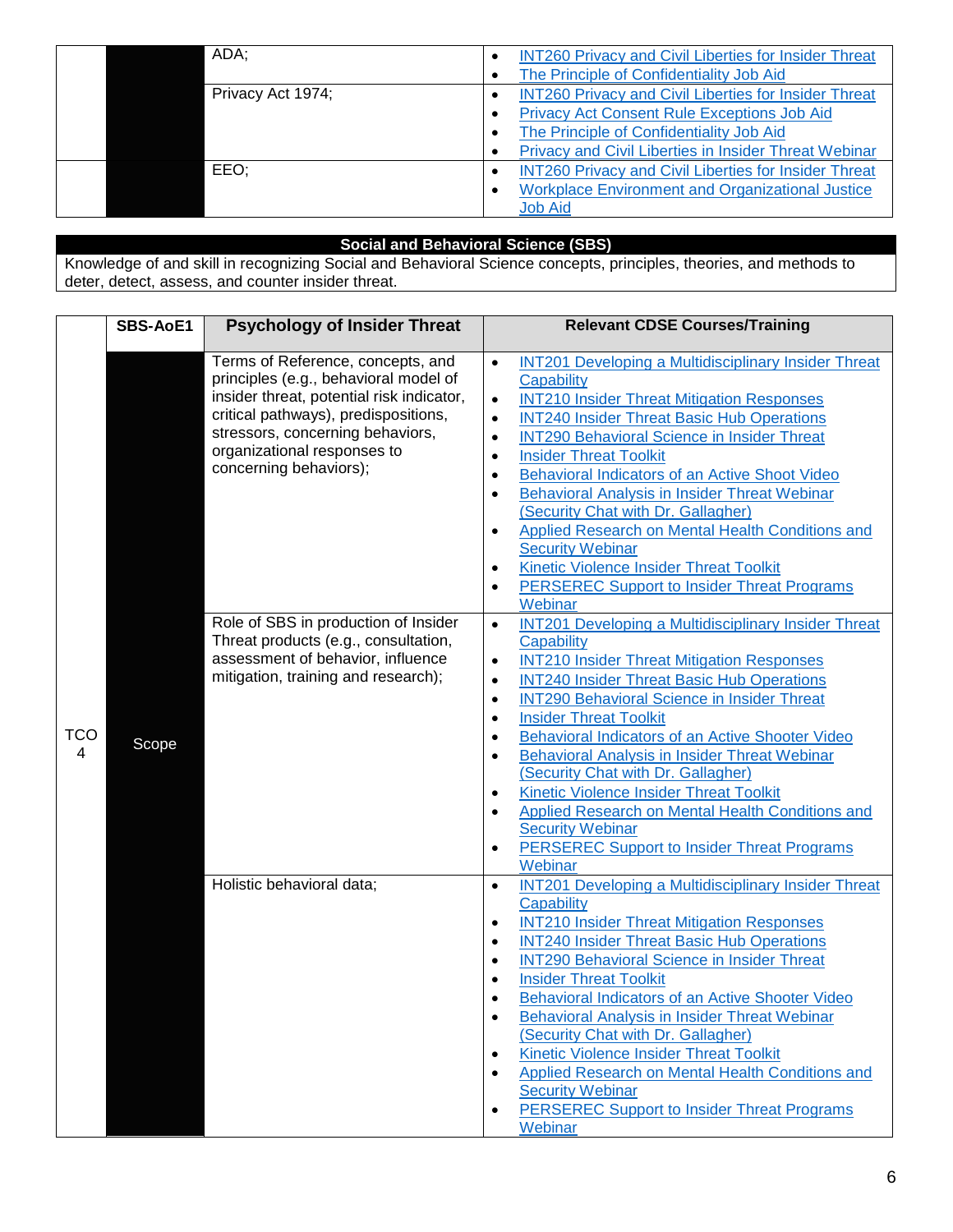| Potential Risk Indicators (PRIs; e.g.,<br>access attributes; professional<br>lifecycle and performance; foreign<br>considerations; security and<br>compliance incidents; technical<br>activity; criminal, violent, or abusive<br>conduct; financial considerations;<br>substance abuse and addictive<br>behaviors; judgment, character, and<br>psychological conditions); | <b>INT101 Insider Threat Awareness Course</b><br>$\bullet$<br><b>INT201 Developing a Multidisciplinary Insider Threat</b><br>$\bullet$<br>Capability<br><b>INT210 Insider Threat Mitigation Responses</b><br>$\bullet$<br><b>INT230 Insider Threat Records Checks</b><br>$\bullet$<br>Insider Threat Case Studies (21 total)<br>$\bullet$<br><b>Customizable DoD Command Brief for Insider</b><br>$\bullet$<br>Threat Awareness Job Aid (pptx)<br>Foreign Intelligence Entity (FIE) Targeting<br>$\bullet$<br><b>Recruitment Methodology Job Aid</b><br><b>DITMAC Short</b><br>$\bullet$<br><b>Mishandling Classified Information, Micro Learning</b><br>$\bullet$<br><b>Video Lesson</b><br>Mozaffar Khazaee, Micro Learning Video Lesson<br>$\bullet$<br><b>Insider Threats to Cybersecurity Video</b><br>$\bullet$<br><b>Adverse Information Reporting Webinar</b><br>$\bullet$<br><b>Cyber Insider Threat Webinar</b><br>$\bullet$<br><b>DITMAC Update Webinar</b><br>$\bullet$ |
|---------------------------------------------------------------------------------------------------------------------------------------------------------------------------------------------------------------------------------------------------------------------------------------------------------------------------------------------------------------------------|-------------------------------------------------------------------------------------------------------------------------------------------------------------------------------------------------------------------------------------------------------------------------------------------------------------------------------------------------------------------------------------------------------------------------------------------------------------------------------------------------------------------------------------------------------------------------------------------------------------------------------------------------------------------------------------------------------------------------------------------------------------------------------------------------------------------------------------------------------------------------------------------------------------------------------------------------------------------------------------|
| Psychological factors of the insider<br>threat:                                                                                                                                                                                                                                                                                                                           | <b>INT201 Developing a Multidisciplinary Insider Threat</b><br>$\bullet$<br>Capability                                                                                                                                                                                                                                                                                                                                                                                                                                                                                                                                                                                                                                                                                                                                                                                                                                                                                              |
|                                                                                                                                                                                                                                                                                                                                                                           | <b>INT210 Insider Threat Mitigation Responses</b><br>$\bullet$<br><b>INT240 Insider Threat Basic Hub Operations</b><br>$\bullet$                                                                                                                                                                                                                                                                                                                                                                                                                                                                                                                                                                                                                                                                                                                                                                                                                                                    |
|                                                                                                                                                                                                                                                                                                                                                                           | <b>INT290 Behavioral Science in Insider Threat</b><br>$\bullet$                                                                                                                                                                                                                                                                                                                                                                                                                                                                                                                                                                                                                                                                                                                                                                                                                                                                                                                     |
|                                                                                                                                                                                                                                                                                                                                                                           | Behavioral Indicators of an Active Shooter Video<br>$\bullet$<br><b>Behavioral Analysis in Insider Threat Webinar</b><br>٠                                                                                                                                                                                                                                                                                                                                                                                                                                                                                                                                                                                                                                                                                                                                                                                                                                                          |
|                                                                                                                                                                                                                                                                                                                                                                           | (Security Chat with Dr. Gallagher)                                                                                                                                                                                                                                                                                                                                                                                                                                                                                                                                                                                                                                                                                                                                                                                                                                                                                                                                                  |
|                                                                                                                                                                                                                                                                                                                                                                           | Kinetic Violence Insider Threat Toolkit<br>$\bullet$                                                                                                                                                                                                                                                                                                                                                                                                                                                                                                                                                                                                                                                                                                                                                                                                                                                                                                                                |
|                                                                                                                                                                                                                                                                                                                                                                           | <b>Applied Research on Mental Health Conditions and</b><br>$\bullet$<br><b>Security Webinar</b>                                                                                                                                                                                                                                                                                                                                                                                                                                                                                                                                                                                                                                                                                                                                                                                                                                                                                     |
|                                                                                                                                                                                                                                                                                                                                                                           | PERSEREC Support to Insider Threat Programs<br>$\bullet$<br>Webinar                                                                                                                                                                                                                                                                                                                                                                                                                                                                                                                                                                                                                                                                                                                                                                                                                                                                                                                 |
| Real-time case reviews;                                                                                                                                                                                                                                                                                                                                                   | <b>INT240 Insider Threat Basic Hub Operations</b><br>$\bullet$                                                                                                                                                                                                                                                                                                                                                                                                                                                                                                                                                                                                                                                                                                                                                                                                                                                                                                                      |
| Case Studies:                                                                                                                                                                                                                                                                                                                                                             | <b>CDSE Insider Threat Case Studies</b><br>$\bullet$<br><b>CDSE Counterintelligence Case Studies</b><br>$\bullet$                                                                                                                                                                                                                                                                                                                                                                                                                                                                                                                                                                                                                                                                                                                                                                                                                                                                   |

#### **Researching (R)**

<span id="page-7-1"></span>Identifies a need for and knows where or how to gather information. Obtains, evaluates, organizes, and maintains information. Understand the Potential Risk Indicators (PRIs), DoD Insider Threat Management and Analysis Center (DITMAC) thresholds, and capabilities of each pillar.

<span id="page-7-0"></span>

|          | R-AoE1 | <b>Information Protection</b>                               | <b>Relevant CDSE Courses/Training</b>                                                                                                                                                                                                                                                                                                                                                                                                                         |
|----------|--------|-------------------------------------------------------------|---------------------------------------------------------------------------------------------------------------------------------------------------------------------------------------------------------------------------------------------------------------------------------------------------------------------------------------------------------------------------------------------------------------------------------------------------------------|
|          |        |                                                             |                                                                                                                                                                                                                                                                                                                                                                                                                                                               |
|          |        | Privacy and civil liberties;                                | <b>INT122 Establishing an Insider Threat Program for</b><br>$\bullet$<br><b>Your Organization</b><br><b>INT201 Developing a Multidisciplinary Insider Threat</b><br>$\bullet$<br>Capability<br><b>INT230 Insider Threat Records Checks</b><br>$\bullet$<br><b>INT240 Insider Threat Basic Hub Operations</b><br>$\bullet$<br><b>INT260 Privacy and Civil Liberties for Insider Threat</b><br>٠<br><b>Insider Threat for Senior Leaders Video</b><br>$\bullet$ |
| TCO<br>5 | Scope  | Protection of Personally identifiable<br>information (PII); | DS-IF101 Identifying and Safeguarding PII<br>$\bullet$<br><b>INT260 Privacy and Civil Liberties for Insider Threat</b><br>$\bullet$<br><b>Information Security Toolkit</b><br>$\bullet$                                                                                                                                                                                                                                                                       |
|          |        | Information collection limitations;                         | <b>INT220 Preserving Investigative and Operational</b><br>$\bullet$<br><b>Viability in Insider Threat</b><br><b>INT230 Insider Threat Records Checks</b><br>٠                                                                                                                                                                                                                                                                                                 |
|          |        | <b>Insider Threat Security Classification</b><br>Guide;     | <b>INT220 Preserving Investigative and Operational</b><br>$\bullet$<br><b>Viability in Insider Threat</b><br><b>INT260 Privacy and Civil Liberties for Insider Threat</b>                                                                                                                                                                                                                                                                                     |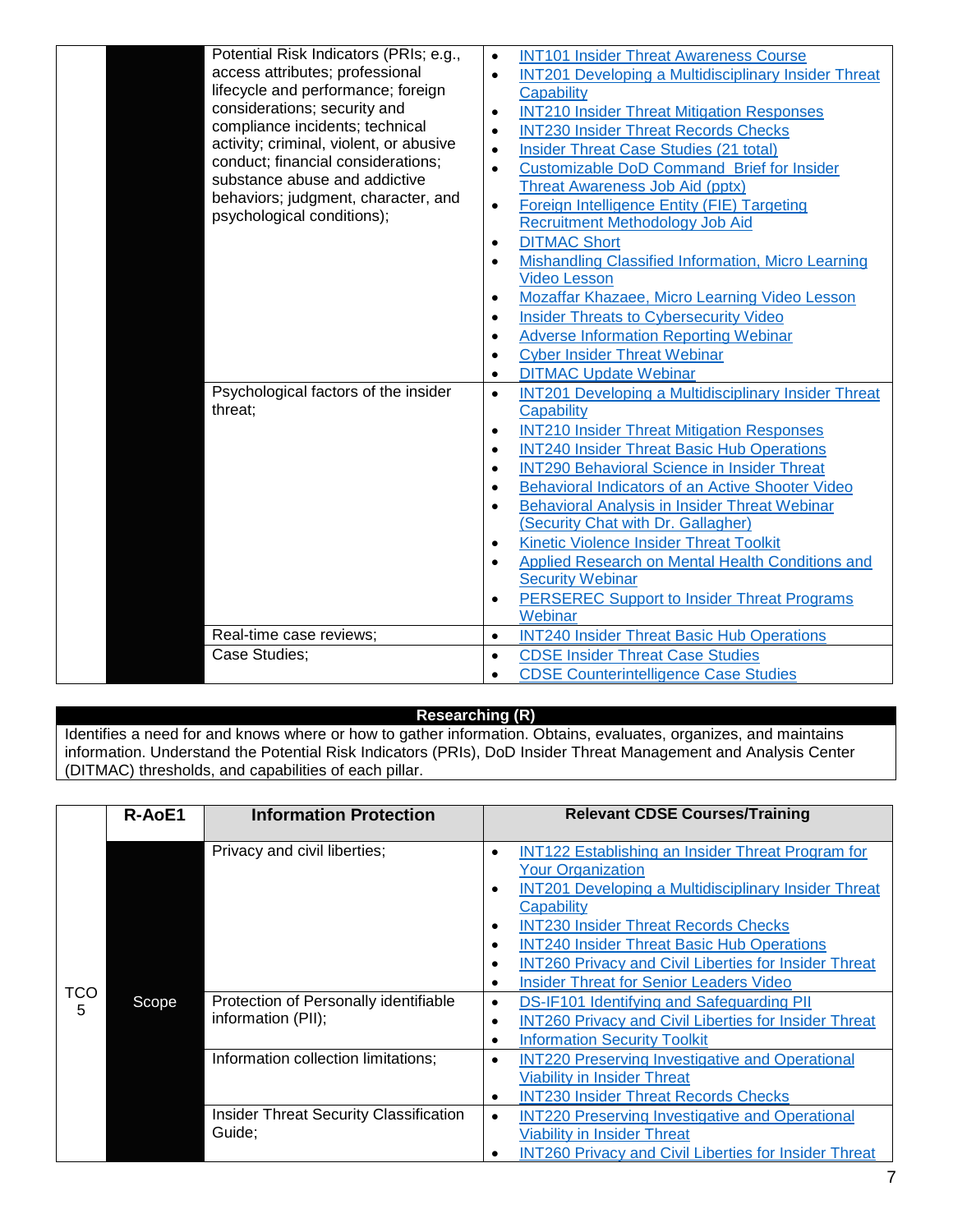| Records Management;                                           | <b>INT230 Insider Threat Records Checks</b><br><b>INT240 Insider Threat Basic Hub Operations</b><br>$\bullet$                                                                                                                                                                                                                                                                                                                                                                           |
|---------------------------------------------------------------|-----------------------------------------------------------------------------------------------------------------------------------------------------------------------------------------------------------------------------------------------------------------------------------------------------------------------------------------------------------------------------------------------------------------------------------------------------------------------------------------|
| Classification, Derivative classification<br>and aggregation; | <b>IF101 Security Classification Guidance</b><br>$\bullet$<br><b>IF102 Original Classification</b><br>$\bullet$<br><b>IF103 Derivative Classification</b><br>٠<br><b>IF105 Marking Classified</b><br>$\bullet$<br><b>Information</b><br><b>IF110 Classification Conflicts and Evaluations</b><br>$\bullet$<br><b>Derivative Classification Training Job Aid</b><br>$\bullet$<br>Downgrading and Declassification Short<br>٠<br>Marking in the Electronic Environment Short<br>$\bullet$ |
| USD(I) Classification Guide;                                  |                                                                                                                                                                                                                                                                                                                                                                                                                                                                                         |
| NITTF classification guide;                                   |                                                                                                                                                                                                                                                                                                                                                                                                                                                                                         |
| DoD 5200.01;                                                  | IF130 Unauthorized Disclosure of Classified<br>$\bullet$<br>Information for DoD and Industry<br><b>Unauthorized Disclosure Toolkit</b><br>٠<br>DoD Unauthorized Disclosure Program Manager<br>$\bullet$<br>Webinar                                                                                                                                                                                                                                                                      |
| Freedom of Information Act (FOIA);                            | <b>INT260 Privacy and Civil Liberties for Insider Threat</b><br>$\bullet$<br>Freedom of Information Act (FOIA) Exemptions Job<br>$\bullet$<br>Aid                                                                                                                                                                                                                                                                                                                                       |

<span id="page-8-0"></span>

|                 | R-AoE2 | <b>Investigative and Operational</b><br><b>Viability</b>               | <b>Relevant CDSE Courses/Training</b>                                                                                                                                                                              |
|-----------------|--------|------------------------------------------------------------------------|--------------------------------------------------------------------------------------------------------------------------------------------------------------------------------------------------------------------|
| <b>TCO</b><br>6 | Scope  | Preserving chain of custody and<br>integrity of collected information; | <b>INT220 Preserving Investigative and Operational</b><br>٠<br><b>Viability in Insider Threat</b><br><b>INT230 Insider Threat Records Checks</b><br>$\bullet$<br><b>INT240 Insider Threat Basic Hub Operations</b> |
|                 |        | The investigative lifecycle                                            | <b>INT220 Preserving Investigative and Operational</b><br><b>Viability in Insider Threat</b>                                                                                                                       |

<span id="page-8-1"></span>

|     | R-AoE3 | <b>Counterintelligence (CI) Pillar</b>                                                                                                                                                                                                           | <b>Relevant CDSE Courses/Training</b>                                                                                                                                                                                                                                                                                                                                                                                                                                                                                                                                                      |
|-----|--------|--------------------------------------------------------------------------------------------------------------------------------------------------------------------------------------------------------------------------------------------------|--------------------------------------------------------------------------------------------------------------------------------------------------------------------------------------------------------------------------------------------------------------------------------------------------------------------------------------------------------------------------------------------------------------------------------------------------------------------------------------------------------------------------------------------------------------------------------------------|
| TCO |        | Terms of Reference, concepts, and<br>principles (e.g., contact with foreign<br>nationals, foreign visits, foreign travel,<br>finances, adversarial tradecraft<br>tactics, techniques, and procedures<br>(TTPs), elicitation, polygraph results); | <b>CI112 Counterintelligence Awareness and Security</b><br>$\bullet$<br><b>Brief</b><br><b>CI116 Counterintelligence Awareness and Reporting</b><br>$\bullet$<br>for DoD<br><b>CI Case Studies</b><br>$\bullet$<br><b>Foreign Collection Methods: Indicators and</b><br>$\bullet$<br><b>Countermeasures Job Aid</b><br>Foreign Intelligence Entity (FIE) Targeting<br>$\bullet$<br><b>Recruitment Methodology Job Aid</b><br>CI Concerns for National Security Adjudicators Short<br>٠<br><b>CI Foreign Travel Briefing Short</b><br>$\bullet$<br><b>CI Awareness Toolkit</b><br>$\bullet$ |
| 7   | Scope  | Capabilities, authorities, and<br>jurisdictions of CI organizations<br>and/or elements;                                                                                                                                                          | <b>CI Toolkit, Policy Tab</b><br>٠                                                                                                                                                                                                                                                                                                                                                                                                                                                                                                                                                         |
|     |        | Role of CI data in C-InT assessments<br>and mitigation;                                                                                                                                                                                          | <b>INT201 Developing a Multidisciplinary Insider Threat</b><br>$\bullet$<br>Capability<br><b>INT210 Insider Threat Mitigation Responses</b><br>$\bullet$<br><b>INT220 Preserving Investigative and Operational</b><br>$\bullet$<br><b>Viability in Insider Threat</b><br><b>INT240 Insider Threat Basic Hub Operations</b><br>$\bullet$                                                                                                                                                                                                                                                    |
|     |        | DoD 5240.1-R;                                                                                                                                                                                                                                    | <b>CI Intelligence Oversight Toolkit</b><br>$\bullet$                                                                                                                                                                                                                                                                                                                                                                                                                                                                                                                                      |
|     |        | DoDD 5240.06;                                                                                                                                                                                                                                    | <b>CI116 Counterintelligence Awareness and Reporting</b><br>$\bullet$<br>for DoD<br><b>CI117 Protecting Assets in the NISP</b><br>$\bullet$                                                                                                                                                                                                                                                                                                                                                                                                                                                |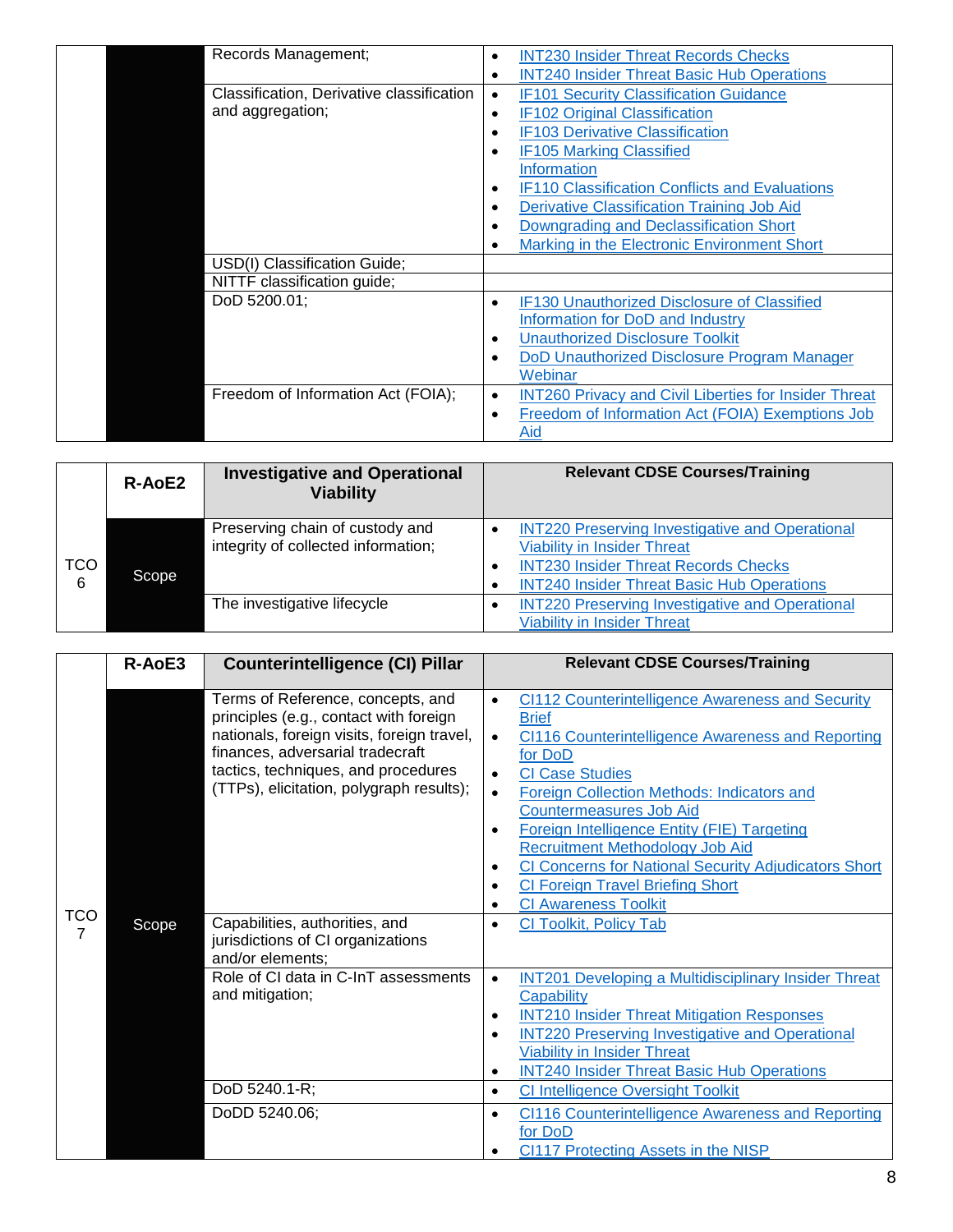|                                                                 | <b>CI Case Studies</b><br>$\bullet$<br><b>CI Toolkit</b><br>$\bullet$                                          |
|-----------------------------------------------------------------|----------------------------------------------------------------------------------------------------------------|
| Title 50, U.S. Code Section 402A;                               | <b>CI Trivia Twirl</b><br>$\bullet$                                                                            |
| Foreign Intelligence Entity (FIE)<br>collection priorities;     | <b>CI Toolkit</b><br>$\bullet$<br>Industrial Base Technology List (ITBL) Job Aid<br>$\bullet$                  |
|                                                                 | DSS 2017 Targeting US Technologies Webinar<br>$\bullet$                                                        |
| CI National Intelligence Priorities<br>Framework (NIPF) topics; | <b>CI Toolkit</b><br>$\bullet$<br><b>DSS 2017 Targeting U.S. Technologies Webinar</b><br>$\bullet$             |
| FIE tactics, techniques, and<br>procedures;                     | CI112 Counterintelligence Awareness and Security<br>$\bullet$<br><b>Brief</b>                                  |
|                                                                 | CI116 Counterintelligence Awareness and Reporting<br>$\bullet$<br>for DoD                                      |
|                                                                 | <b>CI117 Protecting Assets in the NISP</b><br>$\bullet$<br><b>CI Case Studies</b><br>$\bullet$                 |
|                                                                 | Foreign Intelligence Entity (FIE) Targeting<br>$\bullet$<br>Recruitment Methodology Job Aid                    |
|                                                                 | <b>Understanding Espionage and National Security</b><br>$\bullet$<br><b>Crimes Job Aid</b>                     |
|                                                                 | <b>Critical Program Information (CPI) Short</b><br>$\bullet$<br><b>CI Toolkit</b><br>$\bullet$                 |
|                                                                 | <b>Critical Technology Protection: Foreign Visits and</b><br>$\bullet$                                         |
|                                                                 | <b>Academic Solicitation Webinar</b>                                                                           |
|                                                                 | The Classified Foreign Visit Process Webinar<br>$\bullet$                                                      |
| Understand anomalous behaviors<br>within the CI pillar;         | CI112 Counterintelligence Awareness and Security<br>$\bullet$<br><b>Brief</b>                                  |
|                                                                 | <b>CI116 Counterintelligence Awareness and Reporting</b><br>$\bullet$                                          |
|                                                                 | for DoD                                                                                                        |
|                                                                 | CI117 Protecting Assets in the NISP<br>$\bullet$                                                               |
|                                                                 | <b>CI Case Studies</b><br>$\bullet$                                                                            |
|                                                                 | Foreign Intelligence Entity (FIE) Targeting<br>$\bullet$<br><b>Recruitment Methodology Job Aid</b>             |
|                                                                 | <b>Understanding Espionage and National Security</b><br>$\bullet$                                              |
|                                                                 | <b>Crimes Job Aid</b>                                                                                          |
|                                                                 | <b>Critical Program Information (CPI) Short</b><br>$\bullet$                                                   |
|                                                                 | <b>CI Toolkit</b><br>$\bullet$                                                                                 |
|                                                                 | <b>Critical Technology Protection: Foreign Visits and</b><br>$\bullet$<br><b>Academic Solicitation Webinar</b> |
|                                                                 | The Classified Foreign Visit Process Webinar<br>$\bullet$                                                      |

<span id="page-9-0"></span>

|                 | R-AoE4 | <b>Cyber Pillar</b>                                                                                                                                                                                                                                                                                                                                     | <b>Relevant CDSE Courses/Training</b>                                                                                                                                                                                                                                                                                                                                                                                                                                                                                                                                                                                                                                                                                                                                                                                                              |
|-----------------|--------|---------------------------------------------------------------------------------------------------------------------------------------------------------------------------------------------------------------------------------------------------------------------------------------------------------------------------------------------------------|----------------------------------------------------------------------------------------------------------------------------------------------------------------------------------------------------------------------------------------------------------------------------------------------------------------------------------------------------------------------------------------------------------------------------------------------------------------------------------------------------------------------------------------------------------------------------------------------------------------------------------------------------------------------------------------------------------------------------------------------------------------------------------------------------------------------------------------------------|
| <b>TCO</b><br>8 | Scope  | Terms of Reference, concepts, and<br>principles (e.g., enterprise audit<br>monitoring tool audit logs,<br>authentication of people, User activity<br>monitoring (UAM) for data analysis,<br>UAM trigger development -<br>suicide/workplace theft/violence,<br>profile data, printer log data,<br>privileged user, trusted agents,<br>download history); | <b>CS130 Cybersecurity Awareness</b><br>$\bullet$<br><b>CS200 Continuous Monitoring</b><br>$\bullet$<br>INT122 Establishing an Insider Threat Program for<br>$\bullet$<br><b>Your Organization</b><br><b>INT201 Developing a Multidisciplinary Insider Threat</b><br>$\bullet$<br>Capability<br><b>INT210 Insider Threat Mitigation Responses</b><br>$\bullet$<br><b>INT240 Insider Threat Basic Hub Operations</b><br>$\bullet$<br><b>INT280 Cyber Insider Threat</b><br>$\bullet$<br><b>Potential Risk Indicators: Insider Threat</b><br>$\bullet$<br>Insider Threat Indicators in UAM Job Aid<br>$\bullet$<br><b>Insider Threat Toolkit</b><br>$\bullet$<br><b>Insider Threats to Cybersecurity Video Lesson</b><br>$\bullet$<br><b>Cyber Insider Threat Webinar</b><br>$\bullet$<br><b>UAM in Insider Threat Programs Webinar</b><br>$\bullet$ |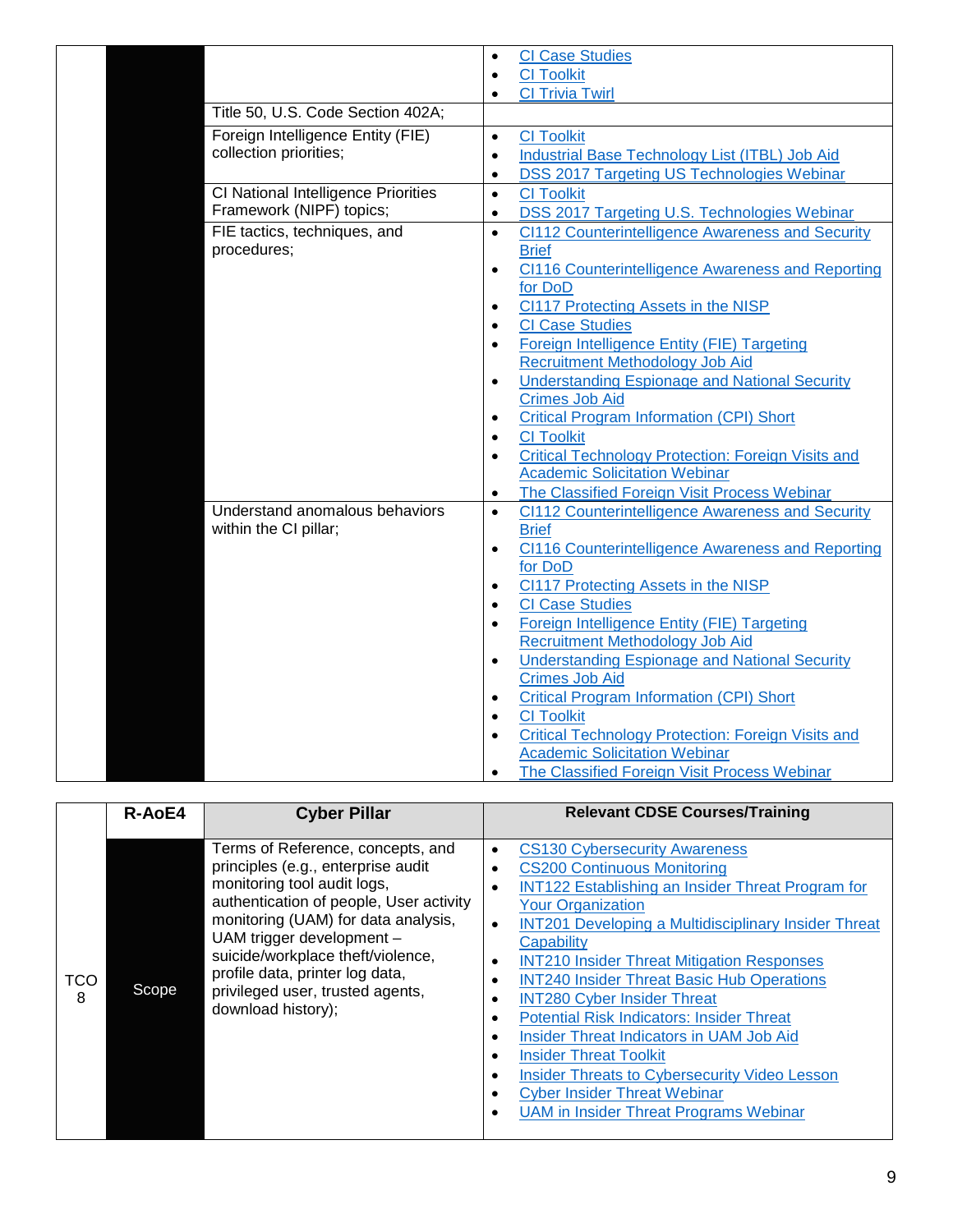| Role of Cyber data in C-InT<br>assessments and mitigation;              | <b>CS160 Cybersecurity for Security Personnel</b><br><b>INT201 Developing a Multidisciplinary Insider Threat</b><br>$\bullet$<br>Capability<br><b>INT210 Insider Threat Mitigation Responses</b><br>$\bullet$<br><b>INT240 Insider Threat Basic Hub Operations</b><br>$\bullet$<br><b>INT280 Cyber Insider Threat</b><br>$\bullet$<br><b>Insider Threat Indicators in UAM Job Aid</b><br>$\bullet$<br><b>Insider Threat Toolkit</b><br>$\bullet$<br><b>Insider Threats to Cybersecurity Video Lesson</b><br>$\bullet$<br><b>Cyber Insider Threat Webinar</b><br>٠<br><b>UAM</b> in Insider Threat Programs Webinar<br>$\bullet$ |
|-------------------------------------------------------------------------|---------------------------------------------------------------------------------------------------------------------------------------------------------------------------------------------------------------------------------------------------------------------------------------------------------------------------------------------------------------------------------------------------------------------------------------------------------------------------------------------------------------------------------------------------------------------------------------------------------------------------------|
| DoDI 8500.01;                                                           | <b>CS160 Cybersecurity for Security Personnel</b><br>$\bullet$                                                                                                                                                                                                                                                                                                                                                                                                                                                                                                                                                                  |
| <b>Committee on National Security</b><br>Systems Directive (CNSSD) 504; |                                                                                                                                                                                                                                                                                                                                                                                                                                                                                                                                                                                                                                 |
| Long term analysis of UAM data;                                         | <b>CS200 Continuous Monitoring</b><br>$\bullet$<br><b>INT201 Developing a Multidisciplinary Insider Threat</b><br>$\bullet$<br><b>Capability</b><br><b>INT210 Insider Threat Mitigation Responses</b><br>$\bullet$<br><b>INT240 Insider Threat Basic Hub Operations</b><br>$\bullet$<br>Insider Threat Indicators in UAM Job Aid<br>$\bullet$<br><b>UAM</b> in Insider Threat Programs Webinar<br>$\bullet$                                                                                                                                                                                                                     |
| Understand anomalous behaviors<br>within the Cyber pillar;              | <b>Potential Risk Indicators: Insider Threat</b><br>$\bullet$<br>Insider Threat Indicators in UAM Job Aid<br>$\bullet$<br><b>Insider Threats to Cybersecurity Video Lesson</b><br>$\bullet$<br><b>Cyber Insider Threat Webinar</b><br>$\bullet$<br><b>UAM</b> in Insider Threat Programs Webinar<br>$\bullet$                                                                                                                                                                                                                                                                                                                   |
| Identifying privileged users;                                           | <b>CS160 Cybersecurity for Security Personnel</b><br>$\bullet$<br><b>DS-IA112 Privileged User Cybersecurity</b><br>$\bullet$<br><b>Responsibilities</b><br><b>Cyber Insider Threat Webinar</b>                                                                                                                                                                                                                                                                                                                                                                                                                                  |

<span id="page-10-0"></span>

|          | R-AoE5 | Human Resources (HR) Pillar                                                                                                                                                                                                                                                                                                                         | <b>Relevant CDSE Courses/Training</b>                                                                                                                                                                                                                                                                                                                                            |
|----------|--------|-----------------------------------------------------------------------------------------------------------------------------------------------------------------------------------------------------------------------------------------------------------------------------------------------------------------------------------------------------|----------------------------------------------------------------------------------------------------------------------------------------------------------------------------------------------------------------------------------------------------------------------------------------------------------------------------------------------------------------------------------|
| TCO<br>9 |        | Terms of Reference, concepts, and<br>principles (e.g., Basic employment<br>records; disciplinary actions,<br>performance reviews, transfer<br>applications, awards information,<br>Timesheet data, leave approvals,<br>travel card data, government<br>purchase card data);<br>Role of HR in C-InT assessments and<br>mitigation (e.g., performance | <b>INT201 Developing a Multidisciplinary Insider Threat</b><br>$\bullet$<br>Capability<br><b>INT210 Insider Threat Mitigation Responses</b><br>$\bullet$<br><b>INT230 Insider Threat Records Checks</b><br>$\bullet$<br><b>INT240 Insider Threat Basic Hub Operations</b><br>$\bullet$<br><b>INT201 Developing a Multidisciplinary Insider Threat</b><br>$\bullet$<br>Capability |
|          | Scope  | counseling, remedial training,<br>compliance mandate, performance<br>improvement plan, employee<br>assistance referral, suspension of<br>employment, termination of<br>employment);                                                                                                                                                                 | <b>INT210 Insider Threat Mitigation Responses</b><br>$\bullet$<br><b>INT230 Insider Threat Records Checks</b><br>$\bullet$<br><b>INT240 Insider Threat Basic Hub Operations</b><br>$\bullet$<br><b>INT270 Maximizing Organizational Trust</b><br>$\bullet$<br><b>Human Resources Webinar</b><br>$\bullet$<br><b>Maximizing Organizational Trust Webinar</b><br>$\bullet$         |
|          |        | Identifying minimum access potential<br>insider threat needs to perform their<br>job;                                                                                                                                                                                                                                                               | <b>INT201 Developing a Multidisciplinary Insider Threat</b><br>$\bullet$<br>Capability<br><b>INT210 Insider Threat Mitigation Responses</b><br>$\bullet$<br><b>INT230 Insider Threat Records Checks</b><br>$\bullet$<br><b>INT240 Insider Threat Basic Hub Operations</b><br>$\bullet$                                                                                           |
|          |        | Identify the field of work assigned to<br>potential insider threat;                                                                                                                                                                                                                                                                                 | <b>INT201 Developing a Multidisciplinary Insider Threat</b><br>$\bullet$<br>Capability<br><b>INT210 Insider Threat Mitigation Responses</b><br>$\bullet$<br><b>INT230 Insider Threat Records Checks</b><br>$\bullet$<br><b>INT240 Insider Threat Basic Hub Operations</b><br>$\bullet$                                                                                           |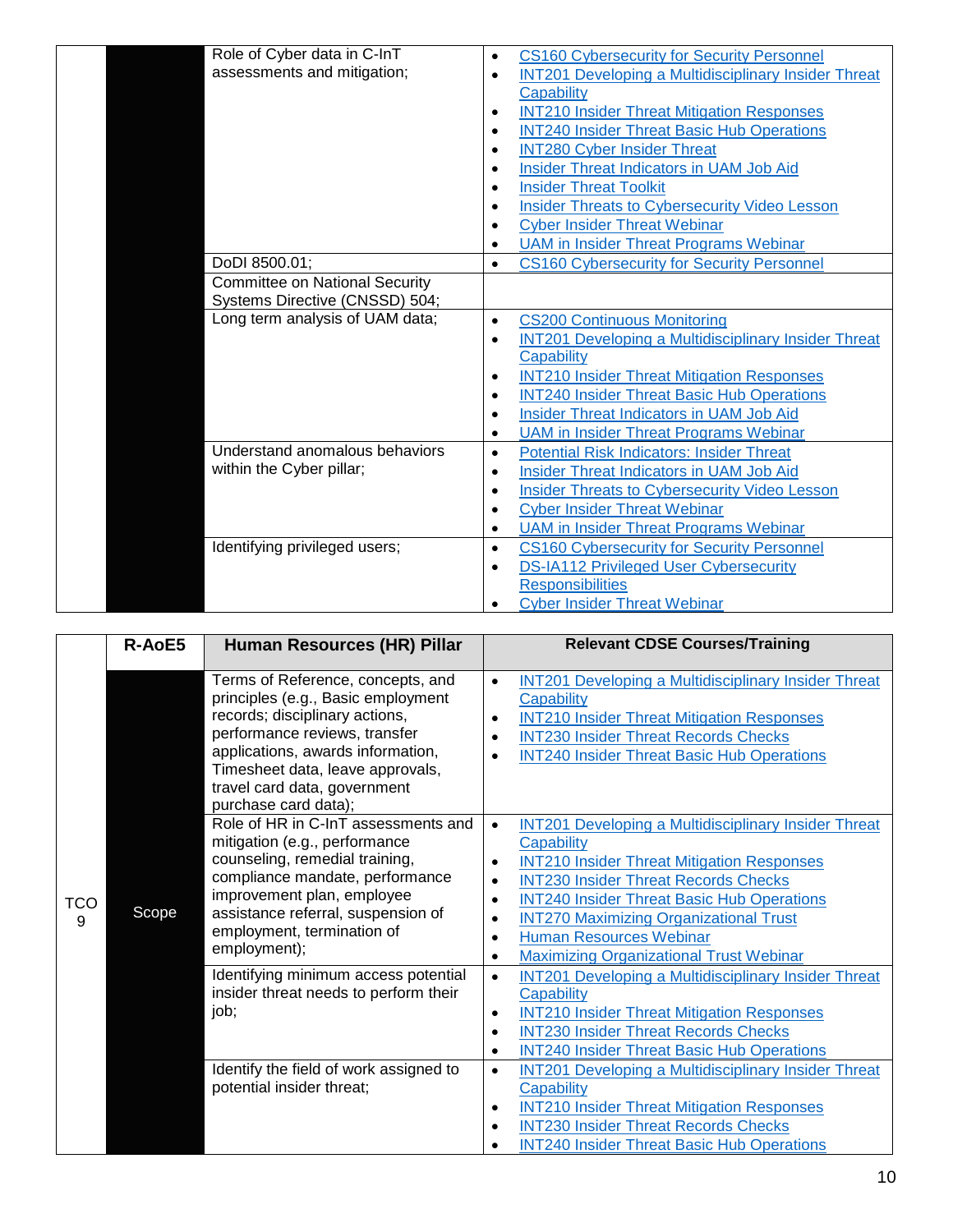| Understand anomalous behaviors<br>within the HR pillar; FMLA; | <b>INT201 Developing a Multidisciplinary Insider Threat</b><br>Capability<br><b>INT210 Insider Threat Mitigation Responses</b><br><b>INT230 Insider Threat Records Checks</b><br><b>INT240 Insider Threat Basic Hub Operations</b> |
|---------------------------------------------------------------|------------------------------------------------------------------------------------------------------------------------------------------------------------------------------------------------------------------------------------|
|---------------------------------------------------------------|------------------------------------------------------------------------------------------------------------------------------------------------------------------------------------------------------------------------------------|

<span id="page-11-0"></span>

|           | R-AoE6 | <b>Law Enforcement (LE) Pillar</b>                                                                                            | <b>Relevant CDSE Courses/Training</b>                                                                                                                                                                                                                                                                                                                                                               |
|-----------|--------|-------------------------------------------------------------------------------------------------------------------------------|-----------------------------------------------------------------------------------------------------------------------------------------------------------------------------------------------------------------------------------------------------------------------------------------------------------------------------------------------------------------------------------------------------|
|           |        | Terms of Reference, concepts, and<br>principles (e.g., arrest records, LE<br>interactions, court records, public<br>records); | <b>INT201 Developing a Multidisciplinary Insider Threat</b><br>$\bullet$<br>Capability<br><b>INT210 Insider Threat Mitigation Responses</b><br>$\bullet$<br><b>INT220 Preserving Investigative and Operational</b><br>$\bullet$<br><b>Viability in Insider Threat</b><br><b>INT230 Insider Threat Records Checks</b><br>$\bullet$<br><b>INT240 Insider Threat Basic Hub Operations</b><br>$\bullet$ |
| TCO<br>10 | Scope  | Role of LE in C-InT assessments and<br>mitigation;                                                                            | <b>INT201 Developing a Multidisciplinary Insider Threat</b><br>$\bullet$<br>Capability<br><b>INT210 Insider Threat Mitigation Responses</b><br>$\bullet$<br><b>INT220 Preserving Investigative and Operational</b><br>$\bullet$<br><b>Viability in Insider Threat</b><br><b>INT230 Insider Threat Records Checks</b><br>$\bullet$<br><b>INT240 Insider Threat Basic Hub Operations</b><br>$\bullet$ |
|           |        | Understand anomalous behaviors<br>within the LE pillar;                                                                       | <b>INT201 Developing a Multidisciplinary Insider Threat</b><br>٠<br>Capability<br><b>INT210 Insider Threat Mitigation Responses</b><br>$\bullet$<br><b>INT220 Preserving Investigative and Operational</b><br>$\bullet$<br><b>Viability in Insider Threat</b><br><b>INT230 Insider Threat Records Checks</b><br>٠<br><b>INT240 Insider Threat Basic Hub Operations</b><br>$\bullet$                 |

<span id="page-11-1"></span>

|           | R-AoE7 | <b>Legal Pillar</b>                                                                                 | <b>Relevant CDSE Courses/Training</b>                                                                                                                                                                                                                                                                                                   |
|-----------|--------|-----------------------------------------------------------------------------------------------------|-----------------------------------------------------------------------------------------------------------------------------------------------------------------------------------------------------------------------------------------------------------------------------------------------------------------------------------------|
|           |        | Terms of Reference, concepts, and<br>principles (e.g., data integrity and<br>support to inquiries); | <b>INT201 Developing a Multidisciplinary Insider Threat</b><br>$\bullet$<br>Capability<br><b>INT210 Insider Threat Mitigation Responses</b><br>$\bullet$<br><b>INT220 Preserving Investigative and Operational</b><br>$\bullet$<br><b>Viability in Insider Threat</b><br><b>INT240 Insider Threat Basic Hub Operations</b><br>$\bullet$ |
| TCO<br>11 | Scope  | Role of Legal in C-InT assessments<br>and mitigation;                                               | <b>INT201 Developing a Multidisciplinary Insider Threat</b><br>$\bullet$<br>Capability<br><b>INT210 Insider Threat Mitigation Responses</b><br>$\bullet$<br><b>INT220 Preserving Investigative and Operational</b><br>$\bullet$<br><b>Viability in Insider Threat</b><br><b>INT240 Insider Threat Basic Hub Operations</b><br>$\bullet$ |
|           |        | Understand anomalous behaviors<br>within the Legal pillar;                                          | <b>INT201 Developing a Multidisciplinary Insider Threat</b><br>$\bullet$<br>Capability<br><b>INT210 Insider Threat Mitigation Responses</b><br>$\bullet$<br><b>INT220 Preserving Investigative and Operational</b><br>$\bullet$<br><b>Viability in Insider Threat</b><br><b>INT240 Insider Threat Basic Hub Operations</b><br>٠         |

<span id="page-11-2"></span>

|            | R-AoE8 | <b>Behavioral Science Pillar</b>  | <b>Relevant CDSE Courses/Training</b>                                    |
|------------|--------|-----------------------------------|--------------------------------------------------------------------------|
|            |        |                                   |                                                                          |
|            |        | Terms of Reference, concepts, and | <b>INT201 Developing a Multidisciplinary Insider Threat</b><br>$\bullet$ |
|            |        | principles;                       | Capability                                                               |
| <b>TCO</b> |        |                                   | <b>INT210 Insider Threat Mitigation Responses</b>                        |
| 12         | Scope  |                                   | <b>INT240 Insider Threat Basic Hub Operations</b>                        |
|            |        |                                   | <b>INT290 Behavioral Science in Insider Threat</b>                       |
|            |        |                                   | <b>Insider Threat Toolkit</b><br>٠                                       |
|            |        |                                   | Behavioral Indicators of an Active Shooter Video                         |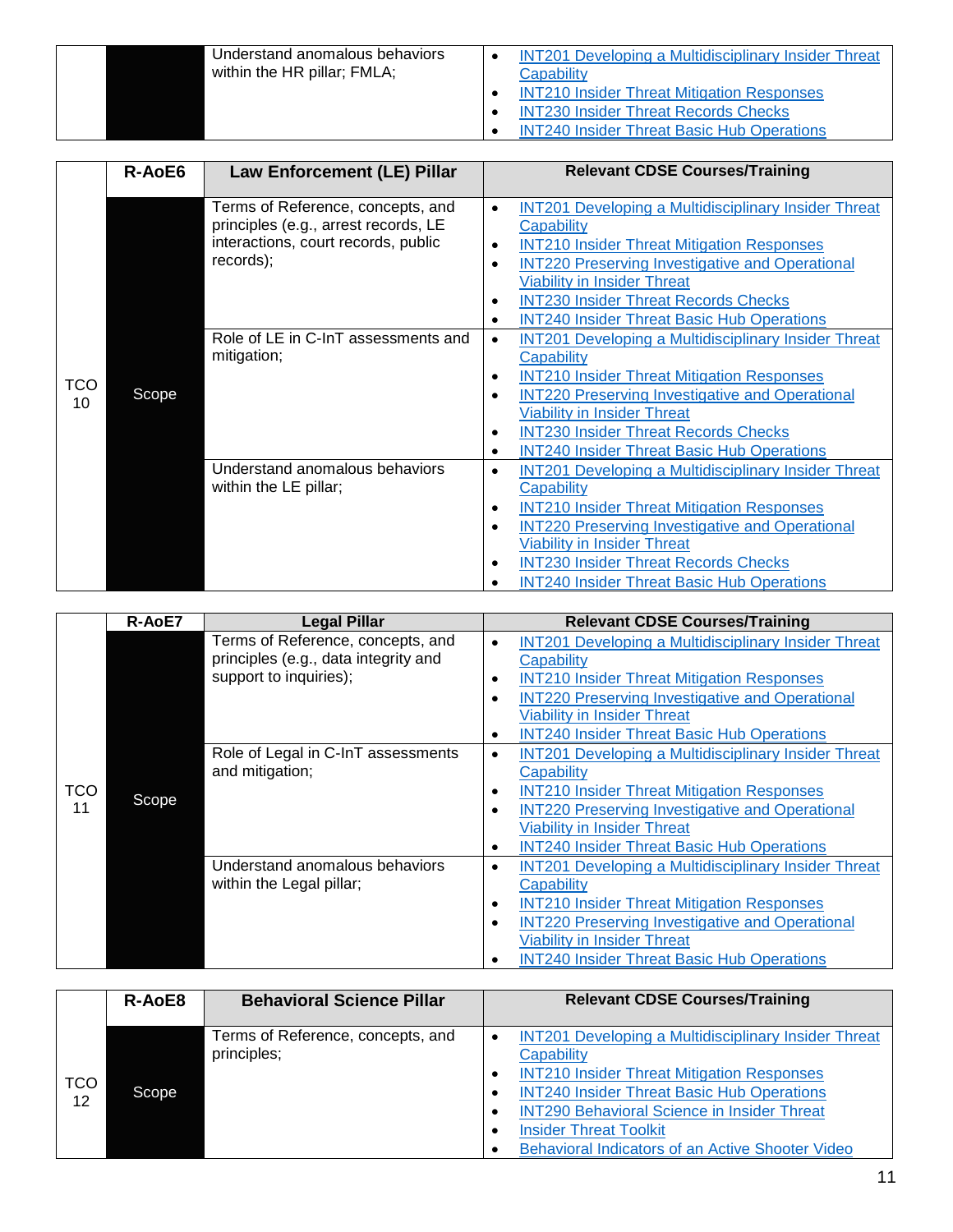|                                                                                           | <b>Behavioral Analysis in Insider Threat Webinar</b><br>$\bullet$<br>(Security Chat with Dr. Gallagher)<br>Kinetic Violence Insider Threat Toolkit<br>$\bullet$<br>Applied Research on Mental Health Conditions and<br>$\bullet$<br><b>Security Webinar</b><br><b>PERSEREC Support to Insider Threat Programs</b><br>$\bullet$                                                                                                                                                                                                                                                                                                                                                                                                    |
|-------------------------------------------------------------------------------------------|-----------------------------------------------------------------------------------------------------------------------------------------------------------------------------------------------------------------------------------------------------------------------------------------------------------------------------------------------------------------------------------------------------------------------------------------------------------------------------------------------------------------------------------------------------------------------------------------------------------------------------------------------------------------------------------------------------------------------------------|
| Role of Behavioral Science in C-InT<br>assessments and mitigation;                        | Webinar<br><b>INT201 Developing a Multidisciplinary Insider Threat</b><br>$\bullet$<br>Capability<br><b>INT210 Insider Threat Mitigation Responses</b><br>$\bullet$<br><b>INT240 Insider Threat Basic Hub Operations</b><br>$\bullet$<br><b>Insider Threat Toolkit</b><br>$\bullet$<br>Behavioral Indicators of an Active Shooter Video<br>$\bullet$<br><b>Behavioral Analysis in Insider Threat Webinar</b><br>٠<br>(Security Chat with Dr. Gallagher)<br>Kinetic Violence Insider Threat Toolkit<br>$\bullet$<br><b>Applied Research on Mental Health Conditions and</b><br>$\bullet$<br><b>Security Webinar</b><br><b>PERSEREC Support to Insider Threat Programs</b><br>$\bullet$<br>Webinar                                  |
| Knowing when and how to interact<br>with a behavioral science<br>professional;            | <b>INT201 Developing a Multidisciplinary Insider Threat</b><br>$\bullet$<br>Capability<br><b>INT210 Insider Threat Mitigation Responses</b><br>$\bullet$<br><b>INT240 Insider Threat Basic Hub Operations</b><br>$\bullet$<br><b>INT290 Behavioral Science in Insider Threat</b><br>$\bullet$<br><b>Insider Threat Toolkit</b><br>٠<br>Behavioral Indicators of an Active Shooter Video<br>٠<br><b>Behavioral Analysis in Insider Threat Webinar</b><br>٠<br>(Security Chat with Dr. Gallagher)<br><b>Kinetic Violence Insider Threat Toolkit</b><br>٠<br><b>Applied Research on Mental Health Conditions and</b><br>٠<br><b>Security Webinar</b><br><b>PERSEREC Support to Insider Threat Programs</b><br>$\bullet$<br>Webinar   |
| Mental Health data found in workforce<br>vetting forms (e.g., SF-85 & SF-86);             | <b>Personnel Security Toolkit</b><br>$\bullet$<br><b>Adjudicative Guideline I: Psychological Conditions</b><br>$\bullet$<br><b>Short</b>                                                                                                                                                                                                                                                                                                                                                                                                                                                                                                                                                                                          |
| General of what is included in<br>behavioral considerations vs. health<br>considerations; | <b>INT201 Developing a Multidisciplinary Insider Threat</b><br>$\bullet$<br>Capability<br><b>INT210 Insider Threat Mitigation Responses</b><br>$\bullet$<br><b>INT240 Insider Threat Basic Hub Operations</b><br>$\bullet$<br><b>INT290 Behavioral Science in Insider Threat</b><br>٠<br><b>Insider Threat Toolkit</b><br>٠<br>Behavioral Indicators of an Active Shooter Video<br>$\bullet$<br>Behavioral Analysis in Insider Threat Webinar<br>$\bullet$<br>(Security Chat with Dr. Gallagher)<br>Kinetic Violence Insider Threat Toolkit<br>$\bullet$<br><b>Applied Research on Mental Health Conditions and</b><br>$\bullet$<br><b>Security Webinar</b><br><b>PERSEREC Support to Insider Threat Programs</b><br>٠<br>Webinar |
| Understand anomalous behaviors<br>within the Behavioral Science pillar;                   | <b>INT201 Developing a Multidisciplinary Insider Threat</b><br>$\bullet$<br>Capability<br><b>INT210 Insider Threat Mitigation Responses</b><br>$\bullet$<br><b>INT240 Insider Threat Basic Hub Operations</b><br>$\bullet$<br><b>INT290 Behavioral Science in Insider Threat</b><br>٠<br><b>Insider Threat Toolkit</b><br>$\bullet$<br>Behavioral Indicators of an Active Shooter Video<br>$\bullet$<br><b>Behavioral Analysis in Insider Threat Webinar</b><br>$\bullet$<br>(Security Chat with Dr. Gallagher)                                                                                                                                                                                                                   |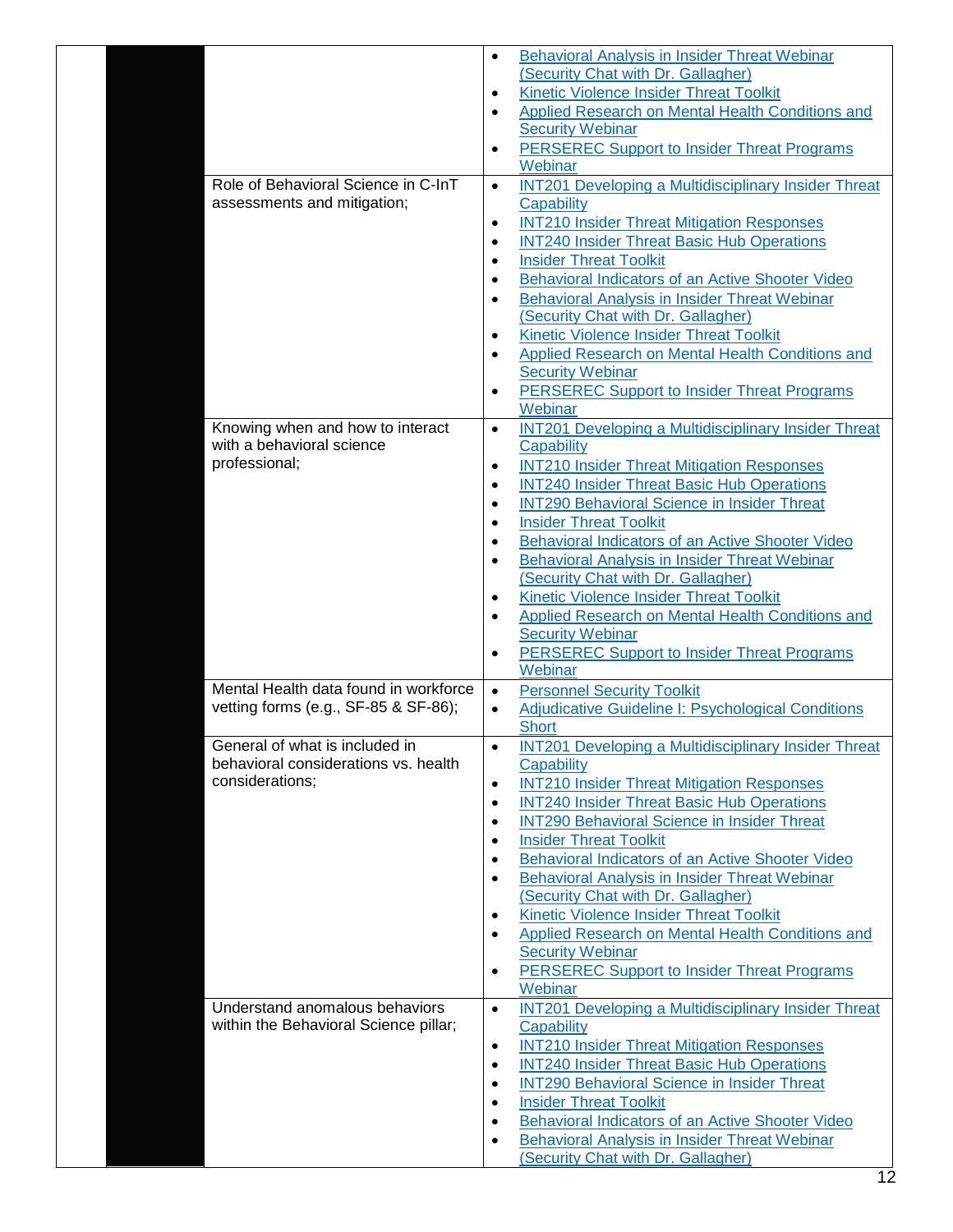|  | Kinetic Violence Insider Threat Toolkit<br>Applied Research on Mental Health Conditions and<br><b>Security Webinar</b><br><b>PERSEREC Support to Insider Threat Programs</b> |
|--|------------------------------------------------------------------------------------------------------------------------------------------------------------------------------|
|  | Webinar                                                                                                                                                                      |

<span id="page-13-0"></span>

|                  | R-AoE9 | <b>Security Pillar</b>                                                                                                                                                                                                                                           | <b>Relevant CDSE Courses/Training</b>                                                                                                                                                                                                                                                                                                                                                                                                                                                                                                                                                                                                                                        |
|------------------|--------|------------------------------------------------------------------------------------------------------------------------------------------------------------------------------------------------------------------------------------------------------------------|------------------------------------------------------------------------------------------------------------------------------------------------------------------------------------------------------------------------------------------------------------------------------------------------------------------------------------------------------------------------------------------------------------------------------------------------------------------------------------------------------------------------------------------------------------------------------------------------------------------------------------------------------------------------------|
|                  |        | Terms of Reference, concepts, and<br>principles (Personnel Security - DoD<br>5200.02-M, Physical Security - DoD<br>5200.08-R; Information Security -<br>DoD 5200.01, Volumes 1 through 4;<br>contact with foreign nationals, foreign<br>visits, foreign travel); | IF130 Unauthorized Disclosure of Classified<br>$\bullet$<br>Information for DoD and Industry<br><b>INT201 Developing a Multidisciplinary Insider Threat</b><br>$\bullet$<br>Capability<br><b>INT210 Insider Threat Mitigation Responses</b><br>$\bullet$<br><b>INT240 Insider Threat Basic Hub Operations</b><br>$\bullet$<br><b>GS101 DoD Security Specialist Course</b><br>$\bullet$<br><b>Information Security Toolkit</b><br>$\bullet$<br><b>Personnel Security Toolkit</b><br>$\bullet$<br><b>Physical Security Toolkit</b><br>$\bullet$<br><b>Security Assistant Toolkit</b><br>$\bullet$<br><b>Security Education and Training Awareness (SETA)</b><br><b>Toolkit</b> |
|                  |        | Role of Security in C-InT<br>assessments and mitigation;                                                                                                                                                                                                         | <b>INT201 Developing a Multidisciplinary Insider Threat</b><br>$\bullet$<br>Capability<br><b>INT210 Insider Threat Mitigation Responses</b><br>$\bullet$<br><b>INT240 Insider Threat Basic Hub Operations</b><br>$\bullet$                                                                                                                                                                                                                                                                                                                                                                                                                                                   |
|                  |        | Title 32 Code of Federal Regulations<br><b>Title 147;</b>                                                                                                                                                                                                        | <b>Adjudicative Guidelines A-M Shorts</b><br>$\bullet$<br><b>Revised Federal Investigative Standards Short</b><br>$\bullet$<br><b>Personnel Security Toolkit</b><br>$\bullet$                                                                                                                                                                                                                                                                                                                                                                                                                                                                                                |
|                  |        | Adjudicative Guidelines vs. DITMAC<br><b>Reporting Thresholds;</b>                                                                                                                                                                                               | <b>Adjudicative Guidelines A-M Shorts</b><br>$\bullet$<br><b>DITMAC Short</b><br>$\bullet$<br><b>Revised Federal Investigative Standards Short</b><br>$\bullet$<br><b>DITMAC Update Webinar</b><br>$\bullet$                                                                                                                                                                                                                                                                                                                                                                                                                                                                 |
| <b>TCO</b><br>13 | Scope  | Security-Based Mitigation (e.g.,<br>Access suspension, downgrades,<br>$etc.$ );                                                                                                                                                                                  | <b>INT201 Developing a Multidisciplinary Insider Threat</b><br>$\bullet$<br>Capability<br><b>INT210 Insider Threat Mitigation Responses</b><br>$\bullet$                                                                                                                                                                                                                                                                                                                                                                                                                                                                                                                     |
|                  |        | <b>Continuous Evaluation Process;</b>                                                                                                                                                                                                                            | <b>CS200 Continuous Monitoring</b><br>$\bullet$<br><b>Personnel Security Toolkit: Continuous Evaluation</b><br>$\bullet$<br>Tab                                                                                                                                                                                                                                                                                                                                                                                                                                                                                                                                              |
|                  |        | Security Clearance Adjudicative<br>Process;                                                                                                                                                                                                                      | 13 Adjudicative Guidelines Shorts:<br>$\bullet$<br>A: Allegiance to the United States Short<br><b>B: Foreign Influence Short</b><br>C: Foreign Preference Short<br>D: Sexual Behavior Short<br>$\bullet$<br><b>E: Personal Conduct Short</b><br>F: Financial Considerations Short<br><b>G: Alcohol Consumption Short</b><br>٠<br>H: Drug Involvement and Substance Misuse<br>٠<br><b>Short</b><br>I: Psychological Conditions Short<br>٠<br>J: Criminal Conduct Short<br>K: Handling Protected Information Short<br>L: Outside Activities Short<br>M: Use of Information Technology Short                                                                                    |
|                  |        | Use of Publicly Available Information<br>(PAI);                                                                                                                                                                                                                  | <b>Personnel Security Toolkit</b><br>$\bullet$<br><b>Incorporating Social Media into Background</b><br>$\bullet$<br><b>Investigations Video Lesson</b><br>Applied Research on Social Media and Security<br>Webinar                                                                                                                                                                                                                                                                                                                                                                                                                                                           |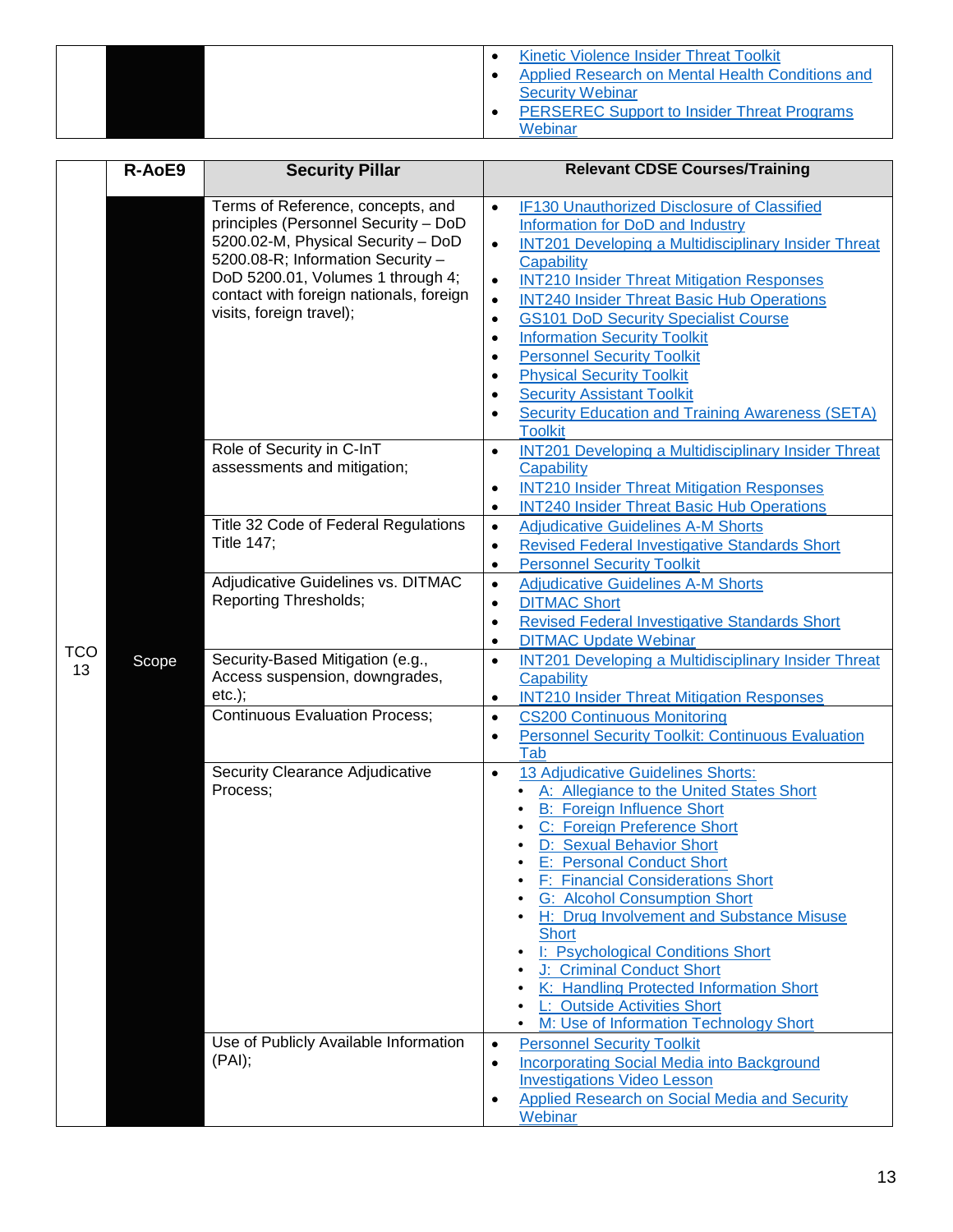| <b>GS101 DoD Security Specialist Course</b><br>٠                                                              |
|---------------------------------------------------------------------------------------------------------------|
| <b>Information Security Toolkit</b><br>$\bullet$                                                              |
| <b>Personnel Security Toolkit</b><br>$\bullet$                                                                |
| <b>Physical Security Toolkit</b><br>٠                                                                         |
| <b>Security Assistant Toolkit</b><br>$\bullet$                                                                |
| <b>Security Education and Training Awareness (SETA)</b><br>$\bullet$                                          |
| <b>Toolkit</b>                                                                                                |
| PS001 Introduction to DoD Personnel Security<br>$\bullet$                                                     |
| Adjudication                                                                                                  |
| PS010 Introduction to Suitability Adjudications for<br>$\bullet$                                              |
| the DoD                                                                                                       |
|                                                                                                               |
| PS112 Introduction to DoD HSPD-12 CAC<br>$\bullet$<br>Credentialing                                           |
| PS113 Introduction to Personnel Security                                                                      |
| $\bullet$                                                                                                     |
| PS170 Introduction to National Security<br>$\bullet$                                                          |
| <b>Adjudications</b>                                                                                          |
| PS181 JCAVS User Level 7 & 8<br>$\bullet$                                                                     |
| PS182 JCAVS User Level 10<br>$\bullet$                                                                        |
| PS183 JCAVS User Levels 2-6<br>$\bullet$                                                                      |
| PS001 Introduction to DoD Personnel Security<br>$\bullet$                                                     |
| Adjudication                                                                                                  |
| PS010 Introduction to Suitability Adjudications for<br>$\bullet$                                              |
| the DoD                                                                                                       |
| PS112 Introduction to DoD HSPD-12 CAC<br>$\bullet$                                                            |
| Credentialing                                                                                                 |
| PS113 Introduction to Personnel Security<br>$\bullet$                                                         |
| PS170 Introduction to National Security<br>$\bullet$                                                          |
| <b>Adjudications</b>                                                                                          |
| <b>INT201 Developing a Multidisciplinary Insider Threat</b><br>$\bullet$                                      |
| Capability                                                                                                    |
| <b>INT210 Insider Threat Mitigation Responses</b><br>$\bullet$                                                |
| <b>INT240 Insider Threat Basic Hub Operations</b><br>$\bullet$                                                |
| Insider Threat and the DoD CAF Webinar<br>$\bullet$                                                           |
|                                                                                                               |
| DoD 4105.21; Understand anomalous<br><b>INT201 Developing a Multidisciplinary Insider Threat</b><br>$\bullet$ |
| Capability                                                                                                    |
| <b>INT210 Insider Threat Mitigation Responses</b><br>$\bullet$                                                |
| <b>INT240 Insider Threat Basic Hub Operations</b>                                                             |
| <b>Insider Threat Case Studies</b><br>$\bullet$                                                               |
| <b>Unauthorized Disclosure Case Studies</b><br>$\bullet$                                                      |
| National Security Adjudicative Guidelines Job Aid<br>$\bullet$                                                |
| <b>Potential Risk Indicators: Insider Threat</b><br>$\bullet$                                                 |
|                                                                                                               |
| Potential Risk Indicators: Kinetic Violence Job Aid<br>$\bullet$                                              |
| <b>DITMAC Short</b><br>$\bullet$                                                                              |
|                                                                                                               |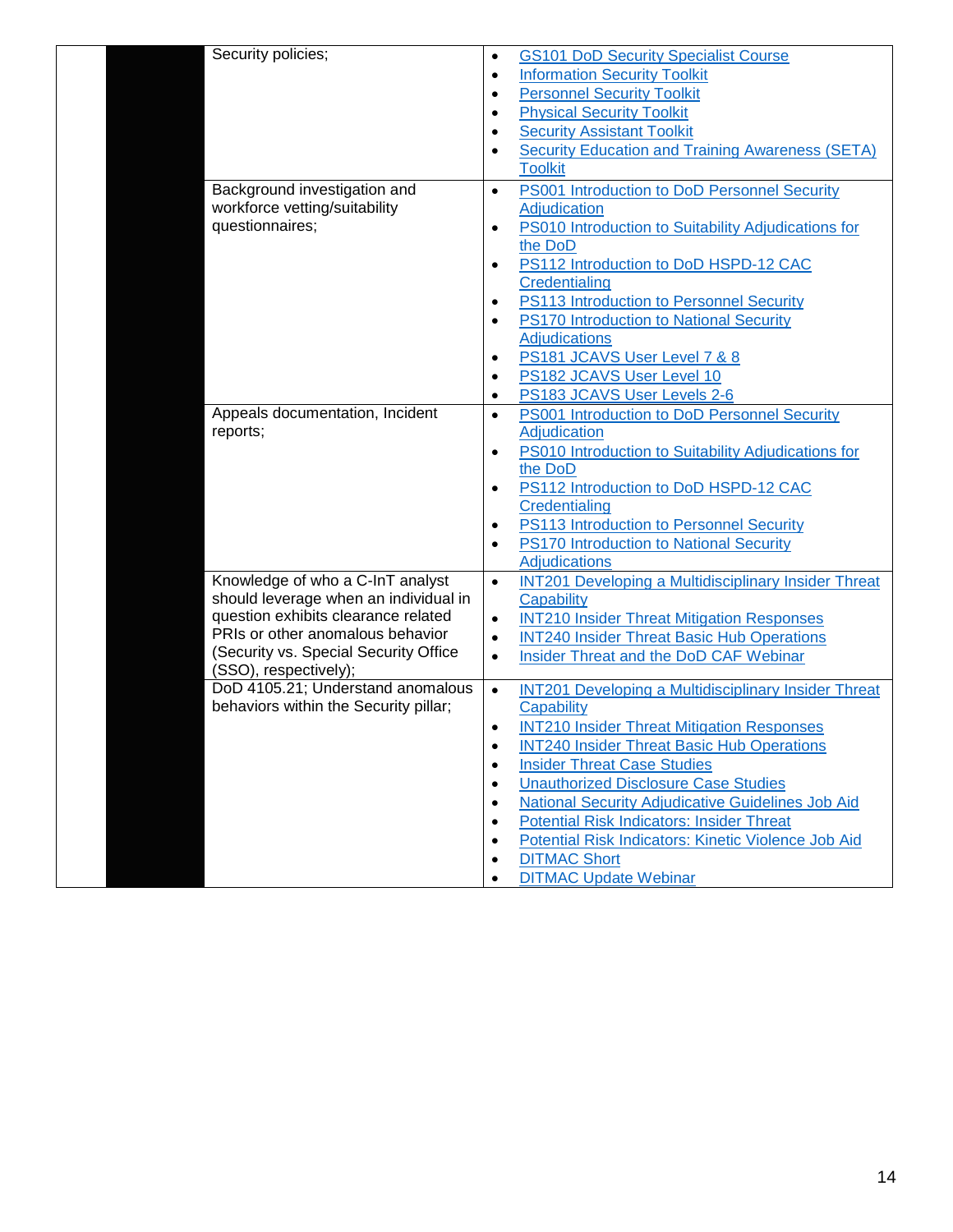#### **Synthesis (S)**

Analyzes, interprets, and integrates data or other information; evaluates and prioritizes alternatives; and assesses similarities and differences in data to develop findings and conclusions.

<span id="page-15-1"></span><span id="page-15-0"></span>

|           | S-AoE1 | <b>All-Source Insider Threat</b><br><b>Assessment</b>                                                                                                                                                       | <b>Relevant CDSE Courses/Training</b>                                                                                                                                                                                                                                                                                                                                                                                                                                                                                                          |
|-----------|--------|-------------------------------------------------------------------------------------------------------------------------------------------------------------------------------------------------------------|------------------------------------------------------------------------------------------------------------------------------------------------------------------------------------------------------------------------------------------------------------------------------------------------------------------------------------------------------------------------------------------------------------------------------------------------------------------------------------------------------------------------------------------------|
| TCO<br>14 |        | Concepts, principles, and standards<br>for gathering, integrating, and<br>analyzing CI, security, Cyber, HR, LE,<br>and other relevant information to<br>respond to potential insider threat<br>indicators; | <b>INT122 Establishing an Insider Threat Program for</b><br>$\bullet$<br><b>Your Organization</b><br><b>INT201 Developing a Multidisciplinary Insider Threat</b><br>$\bullet$<br>Capability<br><b>INT210 Insider Threat Mitigation Responses</b><br>$\bullet$<br><b>INT230 Insider Threat Records Checks</b><br>$\bullet$<br><b>INT240 Insider Threat Basic Hub Operations</b><br>$\bullet$<br><b>INT250 Critical Thinking for Insider Threat Analysts</b><br>$\bullet$                                                                        |
|           | Scope  | Research strategy for an insider<br>threat inquiry;                                                                                                                                                         | <b>INT230 Insider Threat Records Checks</b><br>$\bullet$<br><b>INT240 Insider Threat Basic Hub Operations</b><br>$\bullet$<br><b>INT250 Critical Thinking for Insider Threat Analysts</b><br>$\bullet$                                                                                                                                                                                                                                                                                                                                         |
|           |        | Thresholds for reporting and action;                                                                                                                                                                        | <b>INT201 Developing a Multidisciplinary Insider Threat</b><br>$\bullet$<br>Capability<br><b>INT210 Insider Threat Mitigation Responses</b><br>$\bullet$<br><b>INT220 Preserving Investigative and Operational</b><br>$\bullet$<br><b>Viability in Insider Threat</b><br><b>INT240 Insider Threat Basic Hub Operations</b><br>$\bullet$<br>Insider Threat Program (ITP) for Industry Job Aid<br>$\bullet$<br><b>DITMAC Short</b><br>٠<br>Virtual Insider Threat Symposium for Industry<br>$\bullet$<br>Webinar<br><b>DITMAC Update Webinar</b> |

<span id="page-15-2"></span>

|                  | S-AoE2 | <b>All-Source Insider Threat</b><br><b>Referral Triage</b>                                                                                               | <b>Relevant CDSE Courses/Training</b>                                                                                                                                                                    |
|------------------|--------|----------------------------------------------------------------------------------------------------------------------------------------------------------|----------------------------------------------------------------------------------------------------------------------------------------------------------------------------------------------------------|
| <b>TCO</b><br>15 | Scope  | Compiles, reviews, interprets,<br>correlates, and analyzes insider<br>threat related data to identify<br>behavior potentially indicative of a<br>threat; | <b>INT122 Establishing an Insider Threat Program for</b><br><b>Your Organization</b><br><b>INT240 Insider Threat Basic Hub Operations</b><br><b>INT250 Critical Thinking for Insider Threat Analysts</b> |
|                  |        | Develops and recommends referral<br>and analytic strategies;                                                                                             | <b>INT210 Insider Threat Mitigation Responses</b><br>$\bullet$<br><b>INT240 Insider Threat Basic Hub Operations</b><br><b>INT250 Critical Thinking for Insider Threat Analysts</b>                       |

<span id="page-15-3"></span>

|                  | S-AoE3 | <b>All-Source Insider Threat Trend</b><br><b>Analysis</b>                                                                                                                                                                                                                                                                                                                   | <b>Relevant CDSE Courses/Training</b>                                                                                                                                                                        |
|------------------|--------|-----------------------------------------------------------------------------------------------------------------------------------------------------------------------------------------------------------------------------------------------------------------------------------------------------------------------------------------------------------------------------|--------------------------------------------------------------------------------------------------------------------------------------------------------------------------------------------------------------|
| <b>TCO</b><br>16 | Scope  | Utilize various knowledge and skills to<br>identify anomalous behavior/patterns<br>of behavior indicative of an insider<br>threat. Develop approach and actions<br>required to produce timely,<br>preventative, and relevant insider<br>threat/trend analysis, indicators,<br>referral, and mitigation strategies and<br>advisement in direct support of senior<br>leaders; | <b>INT210 Insider Threat Mitigation Responses</b><br>$\bullet$<br><b>INT240 Insider Threat Basic Hub Operations</b><br>$\bullet$<br><b>INT250 Critical Thinking for Insider Threat Analysts</b><br>$\bullet$ |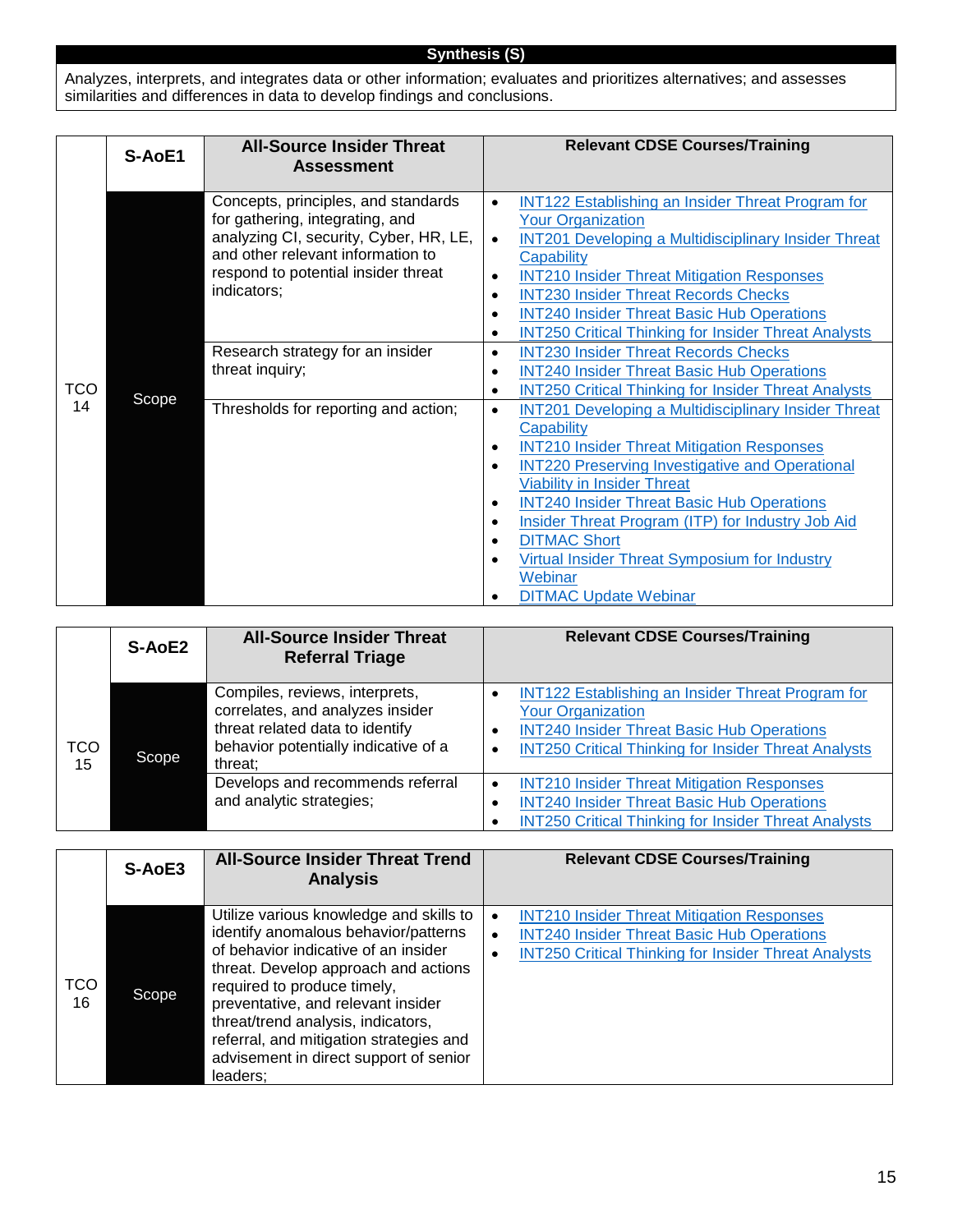#### **Tools and Methods (TM)**

Applies tools and methods to substantive discipline, domain, or area of work. Adapts existing tools and/or methods or employs new methodological approaches required for substantive discipline, domain, or area of work. A tool is a physical or virtual device (e.g., Analyst Notebook, Intelink, data extraction tools) used to perform work rather than something that is studied, exploited, or targeted. A method is a structured and repeatable process for carrying out work (e.g., analysis of competing hypotheses, modeling, and simulation).

<span id="page-16-1"></span><span id="page-16-0"></span>

|                  | TM-AoE1 | <b>Analytic Communication</b>                                                                                                                                                                                                                                                                                                               | <b>Relevant CDSE Courses/Training</b>                                                                                                                                                                                                                                   |
|------------------|---------|---------------------------------------------------------------------------------------------------------------------------------------------------------------------------------------------------------------------------------------------------------------------------------------------------------------------------------------------|-------------------------------------------------------------------------------------------------------------------------------------------------------------------------------------------------------------------------------------------------------------------------|
| <b>TCO</b><br>17 | Scope   | Criteria and standards for<br>communicating all-source insider<br>threat assessment results and<br>mitigation recommendations (e.g.,<br>Analytic Standards for Analytic<br>Products - Objective, Independent,<br>Timely, Holistic, Descriptive;<br>Intellectual Standards - Clarity,<br>Accuracy, Precision, Relevance,<br>Depth, Logical); | <b>INT250 Critical Thinking for Insider Threat Analysts</b><br>$\bullet$                                                                                                                                                                                                |
|                  |         | Best practices and challenges of<br>working with multidisciplinary teams;<br>How to prevent group polarization,<br>group think, and/or artificial<br>consensus:                                                                                                                                                                             | <b>INT201 Developing a Multidisciplinary Insider Threat</b><br>$\bullet$<br>Capability<br><b>INT220 Preserving Investigative and Operational</b><br>$\bullet$<br><b>Viability in Insider Threat</b><br><b>INT250 Critical Thinking for Insider Threat Analysts</b><br>٠ |

<span id="page-16-2"></span>

|                  | TM-AoE2 | <b>Critical Thinking Techniques</b>                                                                                              | <b>Relevant CDSE Courses/Training</b>                                                                                                                                                                                                                                                                                          |
|------------------|---------|----------------------------------------------------------------------------------------------------------------------------------|--------------------------------------------------------------------------------------------------------------------------------------------------------------------------------------------------------------------------------------------------------------------------------------------------------------------------------|
| <b>TCO</b><br>18 |         | Critical thinking as a process;                                                                                                  | <b>INT250 Critical Thinking for Insider Threat Analysts</b><br>C                                                                                                                                                                                                                                                               |
|                  | Scope   | critical thinking techniques (e.g.,<br>Hypotheses/scenario generation;<br>alternative analysis techniques;<br>argument mapping); | <b>INT250 Critical Thinking for Insider Threat Analysts</b><br>٠<br><b>Checklist for Reasoning for Insider Threat Analysts</b><br>٠<br><b>Resource</b><br><b>Critical Thinking Techniques for Insider Threat</b><br>C<br>Analysts Job Aid<br><b>Critical Thinking Tools for Insider Threat Analysts</b><br>٠<br><b>Job Aid</b> |
|                  |         | Biases (e.g. confirmation, hindsight,<br>foresight, availability,<br>overconfidence);                                            | <b>INT250 Critical Thinking for Insider Threat Analysts</b><br>$\bullet$                                                                                                                                                                                                                                                       |

<span id="page-16-3"></span>

|           | TM-AoE3 | <b>Databases and Data Feeds</b>                                                                                                                                                                                                                                                                | <b>Relevant CDSE Courses/Training</b>                    |
|-----------|---------|------------------------------------------------------------------------------------------------------------------------------------------------------------------------------------------------------------------------------------------------------------------------------------------------|----------------------------------------------------------|
| тсо<br>19 |         | Function, capabilities, and accesses<br>of local/national databases and data<br>feeds:                                                                                                                                                                                                         | <b>INT230 Insider Threat Records Checks</b><br>$\bullet$ |
|           | Scope   | Government databases (e.g., military<br>criminal investigations, security<br>clearance and suitability<br>investigations, security clearance<br>incident reports, Defense Department<br>family members eligibility for benefits,<br>travel records, Financial Suspicious<br>Activity Reports); | <b>INT230 Insider Threat Records Checks</b>              |
|           |         | Commercial databases (e.g.,<br>addresses, public records, court<br>information including civil and criminal<br>judgments, financial judgments and<br>liens);                                                                                                                                   | <b>INT230 Insider Threat Records Checks</b>              |
|           |         | Understand the difference between<br>primary and secondary sources;                                                                                                                                                                                                                            | <b>INT230 Insider Threat Records Checks</b><br>$\bullet$ |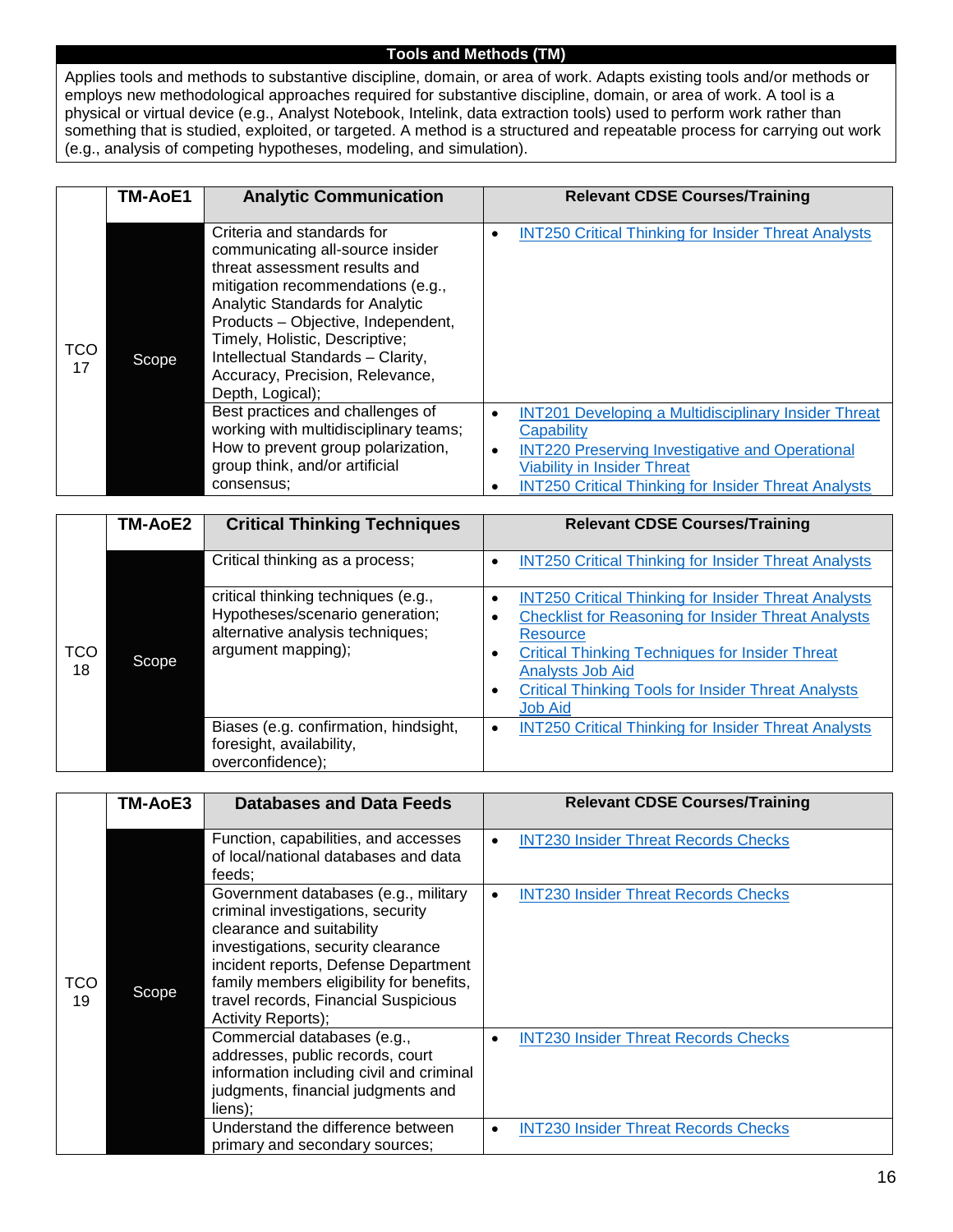| ensure timely and dependable | Importance and "How to" for MOA | <b>INT230 Insider Threat Records Checks</b>       |
|------------------------------|---------------------------------|---------------------------------------------------|
| of records)                  | (Memorandum of Agreement) and   | (reference is to One Time Advisements to          |
| access:                      | Special Leave Accrual (SLA) to  | custodians and associated MOA for frequent access |

<span id="page-17-0"></span>

|                  | <b>TM-AoE4</b> | <b>DITMAC System-of-Systems</b><br>(DSOS)                              | <b>Relevant CDSE Courses/Training</b>                                                                                       |
|------------------|----------------|------------------------------------------------------------------------|-----------------------------------------------------------------------------------------------------------------------------|
|                  |                | Function, capabilities, accesses, and<br>strengths/weaknesses of DSOS; | <b>Insider Threat Toolkit</b><br>$\bullet$<br><b>DITMAC Short</b><br>$\bullet$<br><b>DITMAC Update Webinar</b><br>$\bullet$ |
| <b>TCO</b><br>20 | Scope          | Request for Information;                                               | <b>Insider Threat Toolkit</b><br>$\bullet$<br><b>DITMAC Short</b><br>٠<br><b>DITMAC Update Webinar</b><br>$\bullet$         |
|                  |                | Analytic findings, Work flow process;                                  | <b>Insider Threat Toolkit</b><br>$\bullet$<br><b>DITMAC Short</b><br>٠<br><b>DITMAC Update Webinar</b><br>٠                 |
|                  |                | <b>DSOS Limited Distribution Node</b><br>(LIMDIS);                     | <b>Insider Threat Toolkit</b><br>$\bullet$<br><b>DITMAC Short</b><br>٠<br><b>DITMAC Update Webinar</b>                      |

<span id="page-17-1"></span>

|                  | <b>TM-AoE6</b> | <b>Structured Analytic Techniques</b>                                                                                                                | <b>Relevant CDSE Courses/Training</b>                                                                                                                                                                                                                                                                                                                                 |
|------------------|----------------|------------------------------------------------------------------------------------------------------------------------------------------------------|-----------------------------------------------------------------------------------------------------------------------------------------------------------------------------------------------------------------------------------------------------------------------------------------------------------------------------------------------------------------------|
|                  |                | Occam's Razor;                                                                                                                                       | <b>INT250 Critical Thinking for Insider Threat analysts</b><br>$\bullet$<br><b>Checklist for Reasoning for Insider Threat Analysts</b><br>$\bullet$<br><b>Resource</b><br><b>Critical Thinking Techniques for Insider Threat</b><br>$\bullet$<br><b>Analysts Job Aid</b><br><b>Critical Thinking Tools for Insider Threat Analysts</b><br>$\bullet$<br><b>Job Aid</b> |
|                  |                | Diagnostic techniques (e.g., Key<br>Assumptions, Quality of Information,<br>Indicators or Signposts of Change,<br>Analysis of Competing Hypothesis); | <b>INT250 Critical Thinking for Insider Threat Analysts</b><br>$\bullet$<br><b>Checklist for Reasoning for Insider Threat Analysts</b><br>$\bullet$<br><b>Resource</b><br><b>Critical Thinking Techniques for Insider Threat</b><br>$\bullet$<br><b>Analysts Job Aid</b><br><b>Critical Thinking Tools for Insider Threat Analysts</b><br>$\bullet$<br><b>Job Aid</b> |
| <b>TCO</b><br>21 | Scope          | Imaginative Thinking (e.g.,<br>Brainstorming, Outside-In Thinking,<br>Red Team Analysis);                                                            | <b>INT250 Critical Thinking for Insider Threat Analysts</b><br>$\bullet$<br><b>Checklist for Reasoning for Insider Threat Analysts</b><br>$\bullet$<br><b>Resource</b><br><b>Critical Thinking Techniques for Insider Threat</b><br>$\bullet$<br><b>Analysts Job Aid</b><br><b>Critical Thinking Tools for Insider Threat Analysts</b><br>$\bullet$<br><b>Job Aid</b> |
|                  |                | Contrarian Techniques (e.g., Devil's<br>Advocacy, Team A/Team B, High<br>Impact/Low Probability Analysis);                                           | <b>INT250 Critical Thinking for Insider Threat Analysts</b><br>$\bullet$<br><b>Checklist for Reasoning for Insider Threat Analysts</b><br>$\bullet$<br><b>Resource</b><br><b>Critical Thinking Techniques for Insider Threat</b><br>$\bullet$<br><b>Analysts Job Aid</b><br><b>Critical Thinking Tools for Insider Threat Analysts</b><br>$\bullet$<br><b>Job Aid</b> |
|                  |                | Ability to document analytic<br>processes in a clear and<br>understandable method;                                                                   | <b>INT250 Critical Thinking for Insider Threat Analysts</b><br>$\bullet$                                                                                                                                                                                                                                                                                              |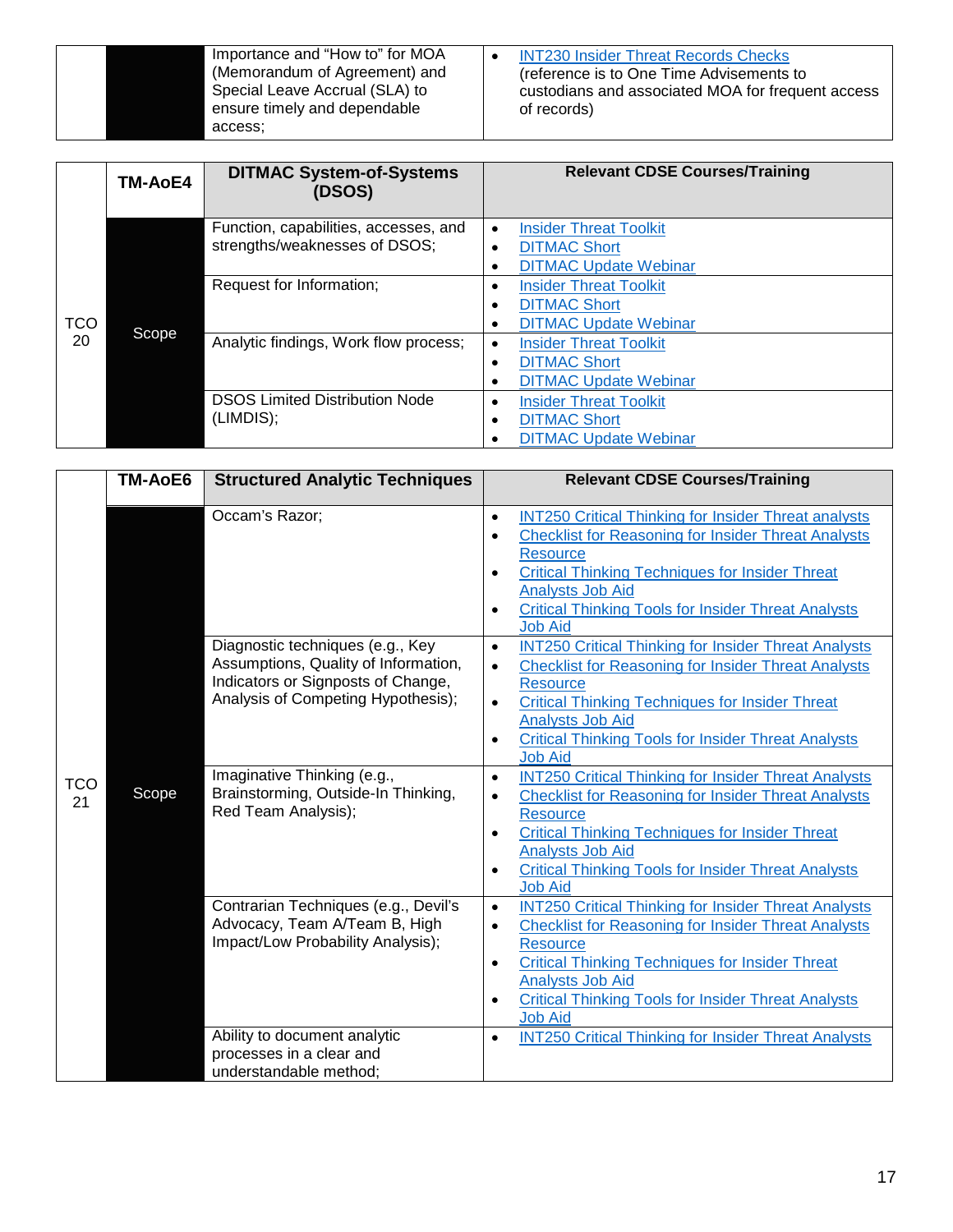#### **Vulnerabilities Assessment and Management (VAM)**

Conducts assessments of threats and vulnerabilities, determines deviations from acceptable configurations or enterprise or local policy, assesses the level of risk, and, if appropriate, identified potential mitigation countermeasures.

<span id="page-18-1"></span><span id="page-18-0"></span>

|           | <b>VAM-AoE1</b> | <b>Insider Threat Mitigation:</b><br><b>Individual</b>                                                                                                                                                                                                              | <b>Relevant CDSE Courses/Training</b>                                                                                                                                                                                                                                                                                                                                                                                                                                                                                                                                                                                                           |
|-----------|-----------------|---------------------------------------------------------------------------------------------------------------------------------------------------------------------------------------------------------------------------------------------------------------------|-------------------------------------------------------------------------------------------------------------------------------------------------------------------------------------------------------------------------------------------------------------------------------------------------------------------------------------------------------------------------------------------------------------------------------------------------------------------------------------------------------------------------------------------------------------------------------------------------------------------------------------------------|
| TCO<br>22 |                 | Individual mitigation response options<br>- CI, Cyber, HR, LE, Legal, and<br>Security (e.g., administrative actions,<br>security violations or infractions, HR<br>referrals, EAP, law enforcement,<br>and/or the appropriate use of<br>supporting CI organization); | <b>INT201 Developing a Multidisciplinary Insider Threat</b><br>$\bullet$<br>Capability<br><b>INT210 Insider Threat Mitigation Responses</b><br>$\bullet$<br><b>INT240 Insider Threat Basic Hub Operations</b>                                                                                                                                                                                                                                                                                                                                                                                                                                   |
|           | Scope           | Recognize stressors and concerning<br>behaviors on the critical pathway,<br>discipline response options; response<br>planning;                                                                                                                                      | <b>INT101 Insider Threat Awareness Course</b><br>$\bullet$<br><b>INT201 Developing a Multidisciplinary Insider Threat</b><br>$\bullet$<br>Capability<br><b>INT210 Insider Threat Mitigation Responses</b><br>$\bullet$<br><b>INT290 Behavioral Science in Insider Threat</b><br>$\bullet$<br><b>Potential Risk Indicators: Insider Threat</b><br>٠<br>Potential Risk Indicators: Kinetic Violence Job Aid<br>$\bullet$<br><b>DITMAC Short</b><br>٠<br>Behavioral Indicators of an Active Shooter Video<br>$\bullet$<br>Behavioral Analysis in Insider Threat Webinar<br>(Security Chat with Dr. Gallagher)<br><b>DITMAC Update Webinar</b><br>٠ |
|           |                 | Risk assessing; mitigation impacts<br>(positive & negative); response<br>monitoring; reporting requirements;                                                                                                                                                        | <b>INT201 Developing a Multidisciplinary Insider Threat</b><br>$\bullet$<br><b>Capability</b><br><b>INT210 Insider Threat Mitigation Responses</b><br>$\bullet$<br><b>INT240 Insider Threat Basic Hub Operations</b><br>$\bullet$<br><b>INT270 Maximizing Organizational Trust</b><br>$\bullet$<br><b>Maximizing Organizational Trust Webinar</b><br>٠                                                                                                                                                                                                                                                                                          |

<span id="page-18-3"></span><span id="page-18-2"></span>

|                  | <b>VAM-AoE2</b> | <b>Insider Threat Mitigation:</b><br>Organizational                                                                                                                                      | <b>Relevant CDSE Courses/Training</b>                                                                                                                                                                                                                                                                                          |
|------------------|-----------------|------------------------------------------------------------------------------------------------------------------------------------------------------------------------------------------|--------------------------------------------------------------------------------------------------------------------------------------------------------------------------------------------------------------------------------------------------------------------------------------------------------------------------------|
| <b>TCO</b><br>23 | Scope           | Organizational mitigation response<br>options (e.g., changes in policy or<br><b>Standard Operating Procedures</b><br>(SOPs), processes and procedures,<br>education/training/awareness); | <b>INT201 Developing a Multidisciplinary Insider Threat</b><br>$\bullet$<br>Capability<br><b>INT210 Insider Threat Mitigation Responses</b><br>$\bullet$<br><b>INT270 Maximizing Organizational Trust</b><br>$\bullet$<br><b>Maximizing Organizational Trust Webinar</b><br>$\bullet$<br><b>Positive Outcomes Webinar</b><br>٠ |
|                  |                 | Mitigation impacts to the organization<br>(positive & negative);                                                                                                                         | <b>INT201 Developing a Multidisciplinary Insider Threat</b><br>$\bullet$<br>Capability<br><b>INT210 Insider Threat Mitigation Responses</b><br>$\bullet$<br><b>INT270 Maximizing Organizational Trust</b><br>$\bullet$<br><b>Maximizing Organizational Trust Webinar</b><br>$\bullet$<br><b>Positive Outcomes Webinar</b>      |